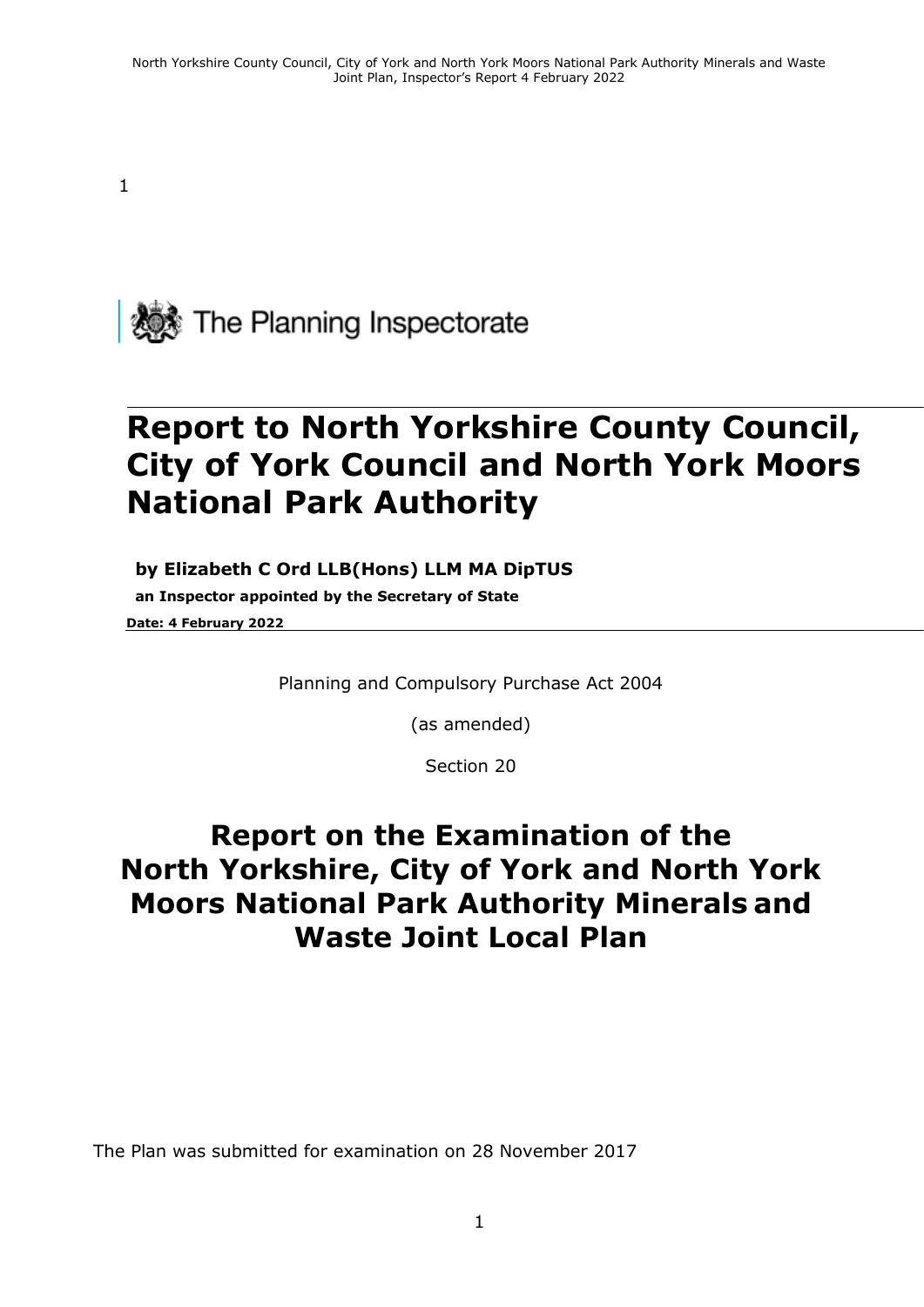The examination hearings were held between 27 February 2018 and 25 January 2019

File Ref: PINS/P2745/429/10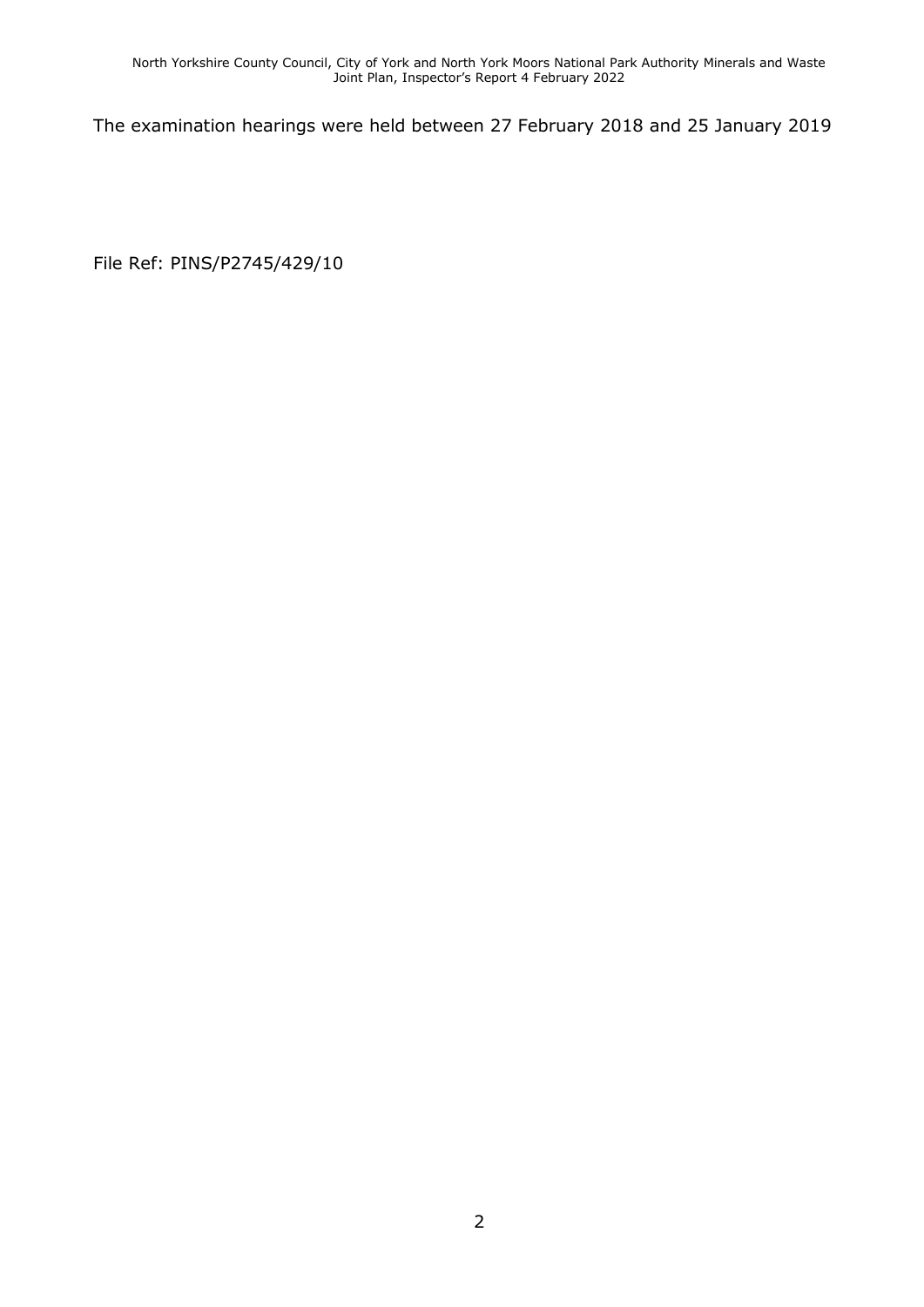## **Abbreviations used in this report**

| <b>BGS</b>   | <b>British Geological Survey</b>                               |
|--------------|----------------------------------------------------------------|
| AA           | Appropriate Assessment                                         |
| ha           | hectare                                                        |
| <b>HRA</b>   | <b>Habitats Regulations Assessment</b>                         |
| <b>HWRC</b>  | Household Waste Recycling Centre                               |
| <b>LAA</b>   | Local Aggregate Assessment                                     |
| <b>LDS</b>   | Local Development Scheme                                       |
| <b>MWJP</b>  | North Yorkshire County Council, City of York Council and North |
|              | York Moors National Park Authority Minerals and Waste Joint    |
|              | Plan                                                           |
| <b>MWPAs</b> | North Yorkshire, City of York and North Moors National Park    |
|              | Minerals and Waste Planning Authorities                        |
| <b>MM</b>    | <b>Main Modification</b>                                       |
| <b>MSA</b>   | Mineral Safeguarding Area                                      |
| <b>NPPF</b>  | National Planning Policy Framework March 2012                  |
| <b>NPPW</b>  | National Planning Policy for Waste October 2014                |
| <b>PPG</b>   | <b>Planning Practice Guidance</b>                              |
| SA           | <b>Sustainability Appraisal</b>                                |
| <b>SCI</b>   | Statement of Community Involvement                             |
| tpa          | tonnes per annum                                               |
| <b>WMS</b>   | Written Ministerial Statement                                  |
|              |                                                                |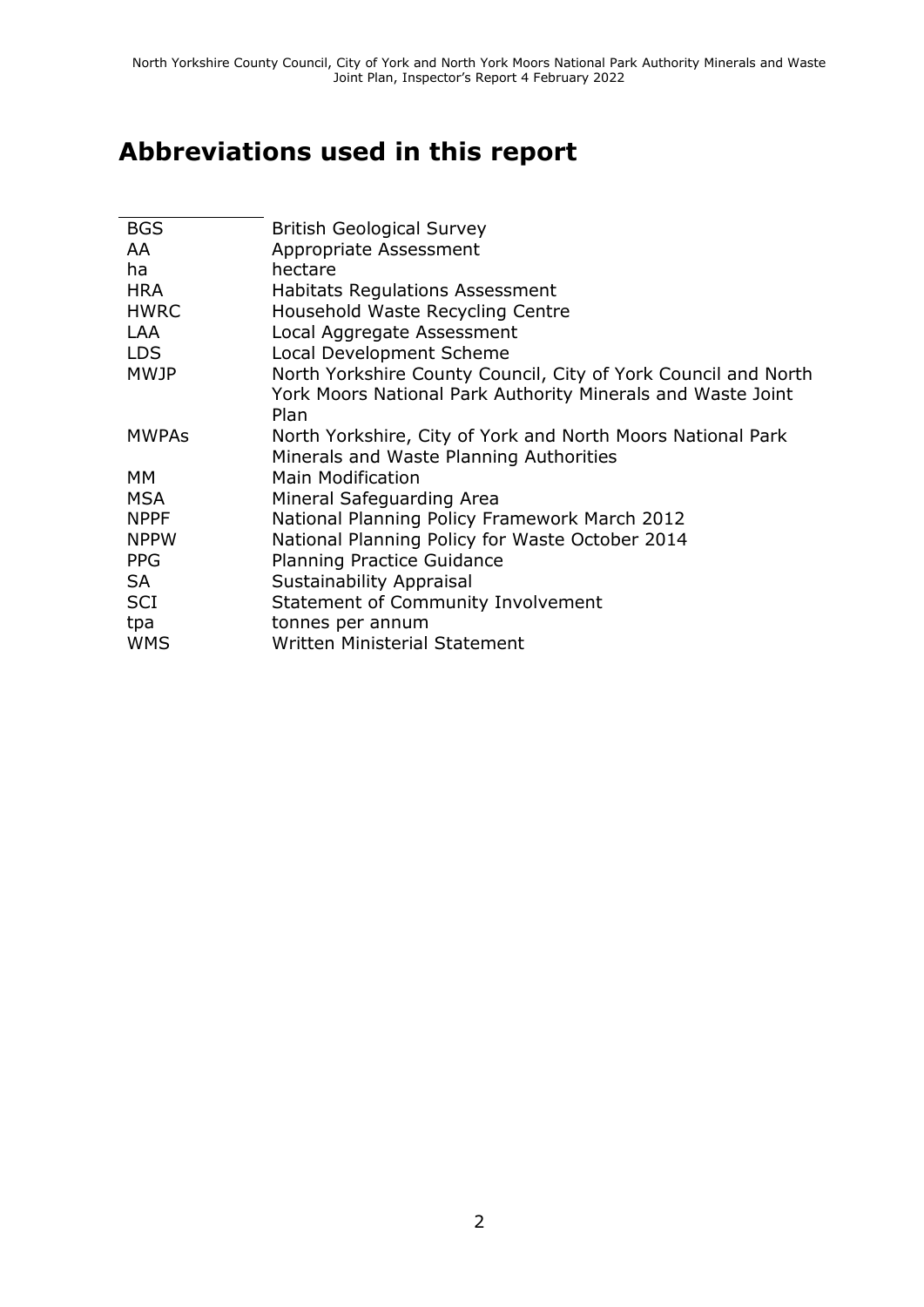#### **Non-Technical Summary**

This report concludes that the North Yorkshire County Council, City of York and North York Moors Minerals and Waste Joint Plan provides an appropriate basis for the planning of minerals and waste provision provided that a number of main modifications [MMs] are made to it. North Yorkshire County Council, the City of York Council and the North York Moors National Park Authority [M&WPAs] have specifically requested me to recommend any MMs necessary to enable the Plan to be adopted.

The MMs all relate to matters that were discussed at the examination hearings and were proposed by the M&WPAs. Following the hearings, the MWPAs prepared a schedule of the proposed MMs and carried out sustainability appraisal and habitats regulation assessment on them. The MMs were subject to public consultation from 21 July 2021 to 15 September 2021. I have recommended their inclusion in the Plan after considering all the representations made in response to consultation on them.

The MMs can be summarised as follows:

- Amending and adding trigger points for review;
- Updating minerals reserve and requirement figures and splitting the figures for the different types of crushed rock;
- Adding policy provisions for non-allocated mineral sites coming forward;
- Clarifying and expanding building stone provision;
- Amending hydrocarbon strategies to reflect various changes to national policy and to provide more precise guidance;
- Clarifying relationship to and interaction with other regulatory authorities;
- Updating capacity and requirement figures for waste;
- Amending policies to ensure they fully reflect national policy and provide sufficient flexibility;
- Adding new development management policies on air quality and planning obligations;
- Strengthening nature conservation provisions in accordance with the Habitats Regulations;
- Clarifying safeguarding provisions and inserting an additional policy;
- Inserting additional allocations and development requirements to some allocations;
- Adding further monitoring provisions for additional policies.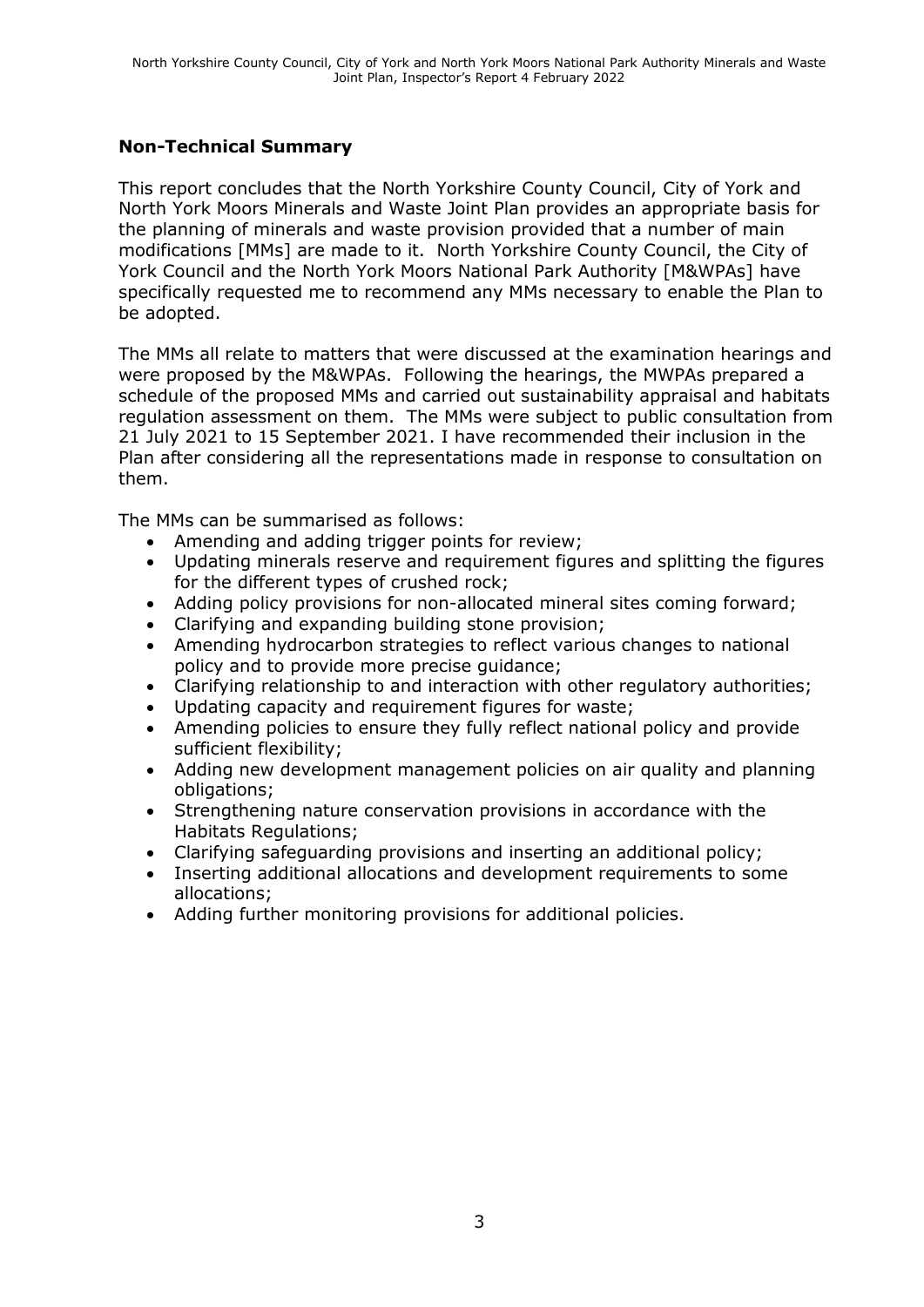## **Introduction**

- 1. This report contains my assessment of the North Yorkshire County Council, City of York and North York Moors National Park Authority Minerals and Waste Joint Plan [MWJP] in terms of Section 20(5) of the Planning & Compulsory Purchase Act 2004 (as amended). It considers first whether the Plan's preparation has complied with the duty to co-operate. It then considers whether the Plan is sound and whether it is compliant with the legal requirements.
- 2. At the time of submission, the National Planning Policy Framework 2012 [NPPF] was in force and the MWJP was prepared with its provisions in mind. The NPPF made it clear that in order to be sound, a Local Plan should be positively prepared, justified, effective and consistent with national policy. A revised National Planning Policy Framework was published in July 2018. It included a transitional arrangement in paragraph 214 which stated that, for the purpose of examining plans, where those plans were submitted on or before 24 January 2019, the 2012 NPPF would apply. Further revisions were made to the NPPF in February 2019 and July 2021, although they did not impact on this plan. The public consultation took place after these revisions and there was opportunity for comment on them. In short, therefore, for the purpose of examining this Plan, the policies in the 2012 Framework apply. Unless stated otherwise, references in this report are to the 2012 Framework.
- 3. The starting point for the examination is the assumption that the North Yorkshire County Council, City of York and North York Moors National Park authorities [MWPAs] have submitted what they consider to be a sound plan. The basis for my examination is The North Yorkshire County Council, City of York and North York Moors National Park Authority Minerals and Waste Joint Plan, November 2016, plus the Addendum of Proposed Changes July 2017, both submitted in November 2017. These are the same documents that were published for consultation in November 2016 and July 2017 along with Sustainability Appraisals [SA] on each.

#### **Main Modifications**

- 4. In accordance with section 20(7C) of the 2004 Act the MWPAs requested that I recommend any main modifications [MMs] necessary to rectify matters that make the Plan unsound and/or not legally compliant and thus incapable of being adopted. My report explains why the recommended MMs, all of which relate to matters that were discussed at the examination hearings, are necessary. The MMs are referenced in bold in the report in the form **MM1**, **MM2**, **MM3** etc, and are set out in full in the Appendix.
- 5. Following the examination hearings, the MWPAs prepared several schedules of proposed MMs over time, culminating with a finalised schedule in July 2021. They also carried out sustainability appraisal and habitats regulation assessment of the modifications. The finalised MM schedule was subject to public consultation from 21 July 2021 to 15 September 2021. I have taken account of the consultation responses in coming to my conclusions in this report.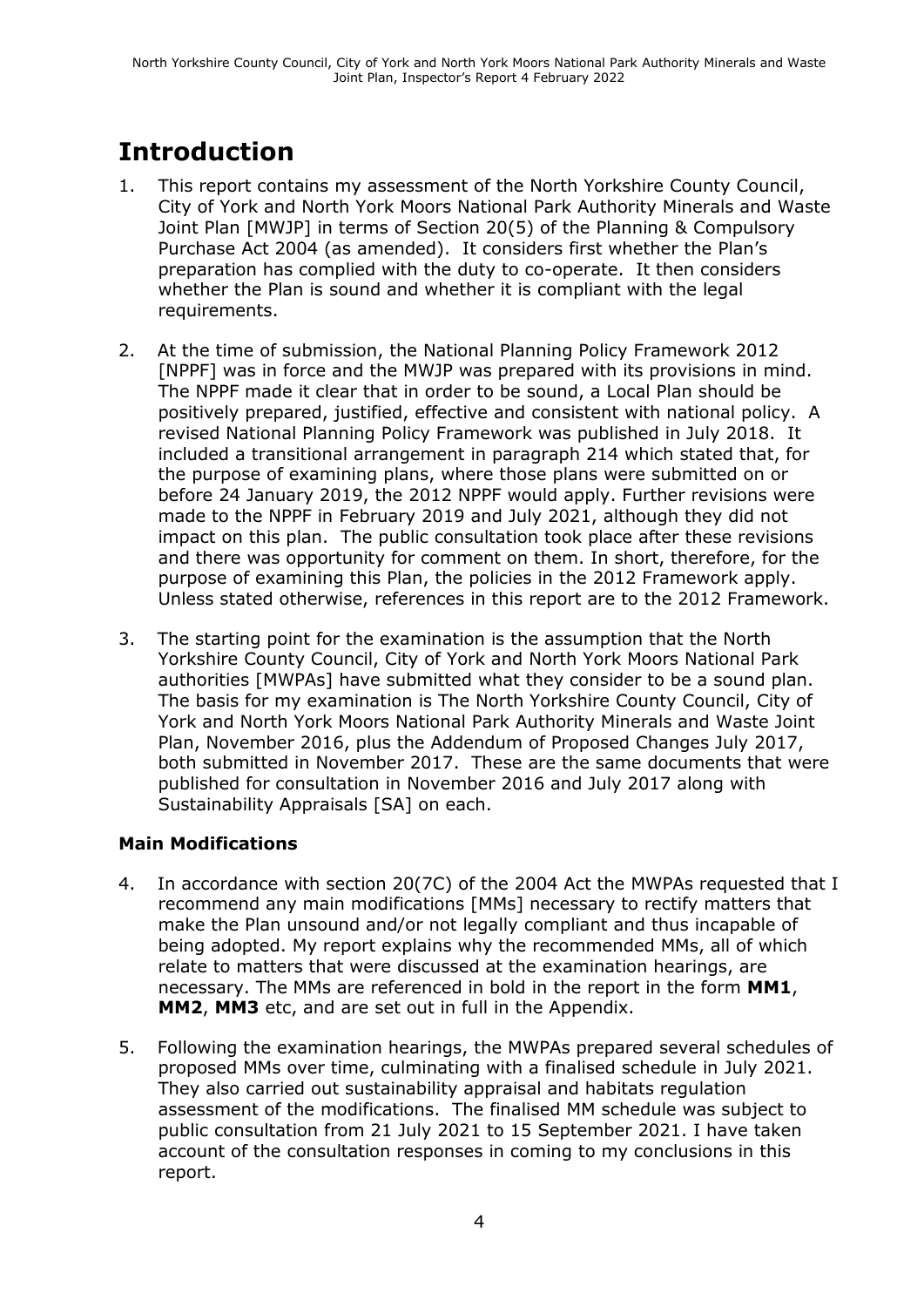#### **Policies Map**

- 6. The MWPAs must maintain an adopted policies map which illustrates geographically the application of the policies in the adopted development plan. When submitting a local plan for examination, the MWPAs are required to provide a submission policies map showing the changes to the adopted policies map that would result from the proposals in the submitted plan. In this case, the submission policies map comprises the set of plans identified as "Policies Map, October 2016" as set out in CD23.
- 7. The policies map is not defined in statute as a development plan document and so I do not have the power to recommend modifications to it. However, a number of the published MMs to the Plan's policies require corresponding changes to be made to the policies map. In addition, there are some instances where the geographic illustration of policies on the submission policies map is not justified and changes to the policies map are needed to ensure that the relevant policies are effective.
- 8. These changes to the policies map were published for consultation alongside the MMs and can be found at document LPA 126, July 2021 (the link to the Authorities' website is https://www.northyorks.gov.uk/minerals-and-wastejoint-plan-examination).
- 9. When the Plan is adopted, in order to comply with the legislation and give effect to the Plan's policies, the MWPAs will need to update the adopted policies map to include all the changes proposed in LPA 126 July 2021 and the further changes published alongside the MMs.

### **Assessment of Duty to Co-operate**

- 10. Section 20(5)(c) of the 2004 Act requires me to consider whether the MWPAs complied with the duty imposed on them by section 33A in respect of the Plan's preparation and how the authorities engaged with relevant bodies. This includes cross boundary interactions with organisations outside the Plan area and also co-operation across the two tiers of planning authorities within the Plan area.
- 11. The *Duty to Co-operate Statements* identify strategic cross boundary issues relating to a range of matters including waste infrastructure and capacity, and cross boundary movements of minerals and waste. Several cross-boundary evidence base documents have been produced with other bodies such as a *Local Aggregate Assessment for the North Yorkshire sub region*, *Marine Aggregates Study for the Yorkshire and Humber area*, and *Quarrying of Magnesian Limestone for Aggregate in the Yorkshire and Humber Regions*.
- 12. Memoranda of Understanding have been agreed between the waste disposal authorities covering the Plan area, namely the MWJP authorities, Redcar and Cleveland Borough Council and the Yorkshire Dales National Park Authority. With respect to waste exports, a Waste Position Statement has been produced in collaboration with other waste planning authorities in Yorkshire and Humber. Cross-boundary movements of aggregates have also been addressed in a memorandum of understanding with the Yorkshire Dales National Park Authority.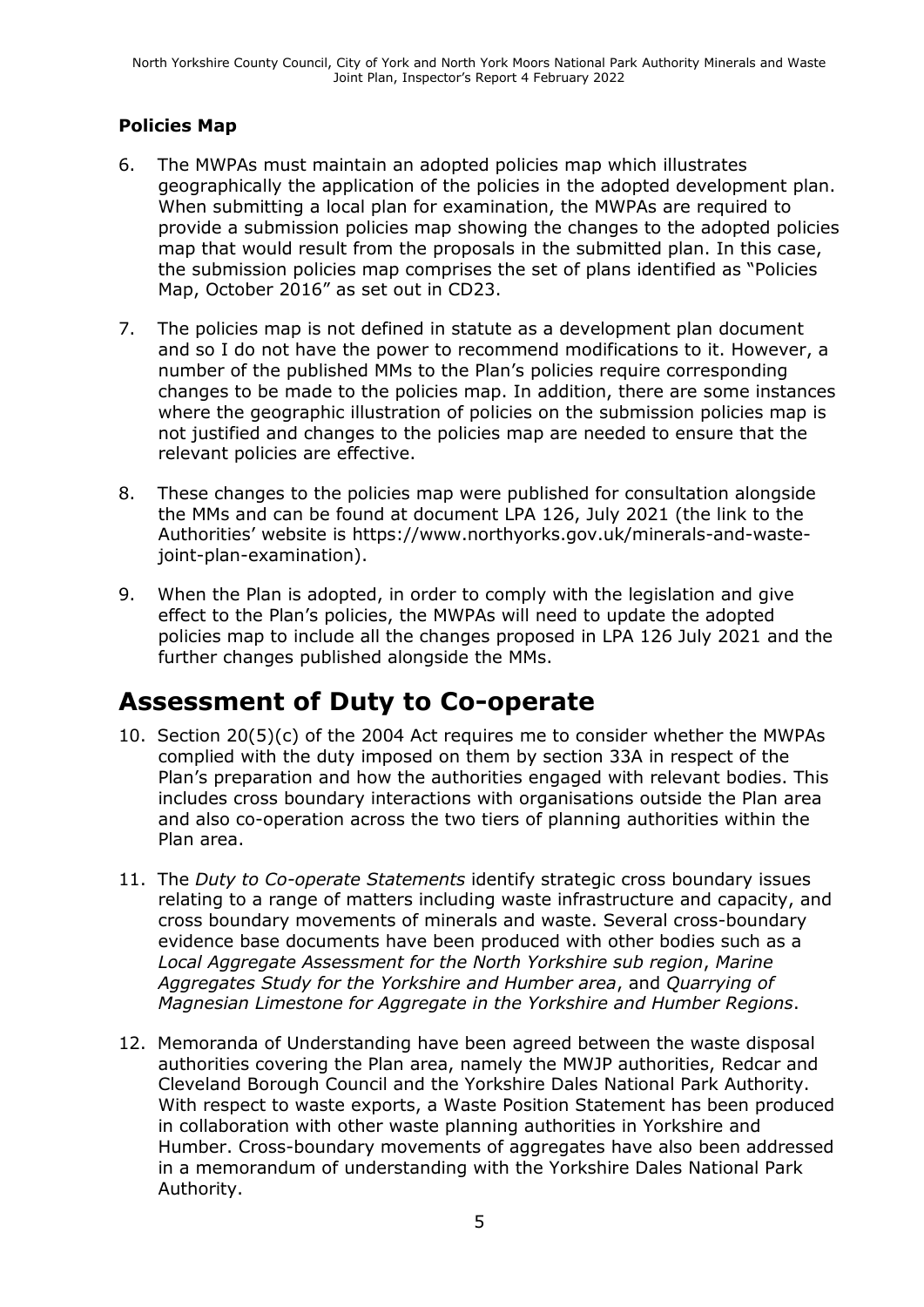- 13. Furthermore, North Yorkshire County Council has had significant involvement with the Yorkshire and Humber Aggregate Working Party and Waste Technical Advisory Group and has chaired their meetings. In addition, consultation has taken place with a wide range of organisations and bodies as part of the formal consultation process. The MWPAs have been responsive to discussions and suggestions, which have been taken into account, and have often influenced the content of the Plan.
- 14. Overall, I am satisfied that where necessary the MWPAs have engaged constructively, actively and on an on-going basis in the preparation of the Plan and that the duty to co-operate has therefore been met.

### **Assessment of Soundness**

#### **Main Issues**

15. Taking account of all the representations, the written evidence and the discussions that took place at the examination hearings I have identified five main issues upon which the soundness of the Plan depends. Under these headings my report deals with the main matters of soundness rather than responding to points raised by representors.

#### **Issue 1 – Whether the Plan seeks to provide a sufficient supply of locally and nationally important minerals in an efficient and sustainable manner and whether the proposed allocations are appropriate.**

16. This part of the report deals with the part of the MWJP relating to *strategic policies for minerals*, and their corresponding allocations.

#### *Aggregates in general*

17. National policy requires planning authorities to provide for a steady and adequate supply of aggregates. The Local Aggregates Assessment [LAA] sets out the scale of provision required to be made in the Plan, appropriately using 10 years average sales as a baseline and adjusting for local factors such as growth in housebuilding and supply constraints elsewhere in the region.

*Concreting sand and gravel; building sand*

- 18. For concreting sand and gravel resources, the LAA suggests that demand will be significant and there will be a continuing requirement for exports into adjacent areas where there are limitations on the availability of similar resources.
- 19. Based upon key markets and sources of supply of sand and gravel, the MWJP divides the Plan area into two areas, thereby helping to maintain supply in proximity to markets and reduce overall transport distances. Consequently, a northern distribution area mainly supplies the North East region, and a southern distribution area mainly supplies the south and west.
- 20. Plan Tables 1 and 2 set out numerical requirements for concreting sand and gravel and building sand, Policy M03: *Overall distribution of sand and gravel provision* shows the overall percentage distribution of supply, and the *Minerals*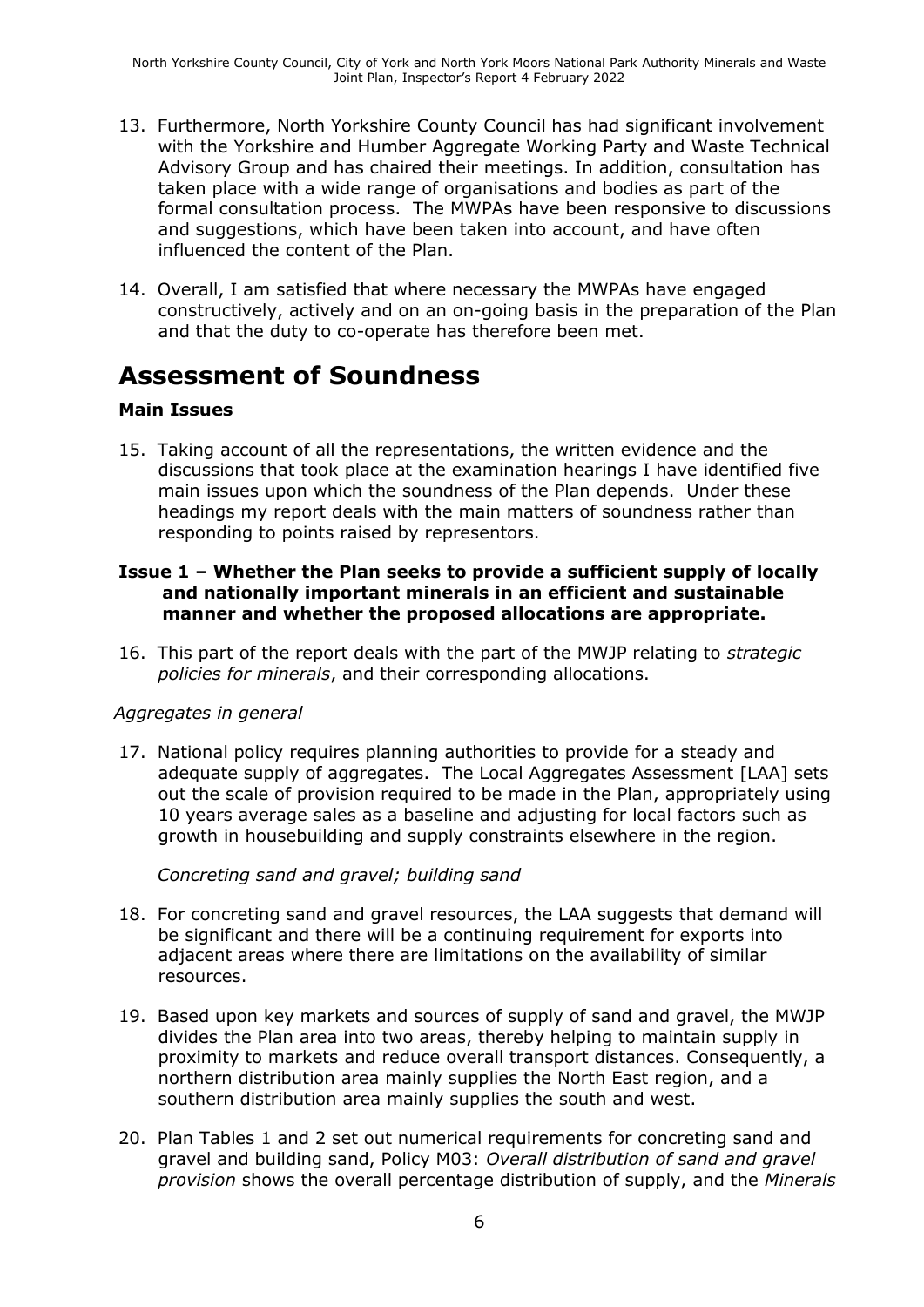*Key Diagram* depicts the division. However, despite their inter-relationship, none of these provisions are signposted to the other and this makes them ineffective. Consequently, **MM06** is required to link the policy to the tables and diagram.

- 21. The LAA identifies an annual requirement for each of the northern and southern concreting sand and gravel distribution areas, and for building sand. This is based on maintaining at least a 7 year landbank for each throughout the Plan period, in accordance with the NPPF. However, the wording in Policy M04: *Landbanks for sand and gravel* is not consistent with the NPPF and consequently **MM05**, **MM08** and **MM20** are needed to insert the words "at least" into the policy, and also into the Justification texts for Policies M04 and M08: *Meeting building sand requirements*.
- 22. The overall requirement for sand and gravel is set out in Policy M02: *Provision of sand and gravel*, with further detail in Table 1. The current requirement for building sand is set out in Table 2. However, there is no reference in Policy M02 to Tables 1 and 2, rendering it ineffective. Furthermore, the requirements are likely to change over the Plan period, and will be monitored through the annual LAAs, which will identify future needs. Consequently, the Plan must be reviewed periodically. The Policy provides for a mid-term review, although this does not accord with recent legislation which requires five yearly reviews (Reg 10A of The Town and County Planning (Local Planning)(England) Regulations 2012). Therefore, the Policy and Justification text need modifying to link Tables 1 and 2, amend the review period and explain the role of the LAA. This is achieved by **MM04**, **MM05**, and **MM18**.
- 23. Also, Table 1 requires amendment to take account of changes in allocations and tonnage provision, so as to make it effective. These modifications are set out in **MM17**.
- 24. Policy M07: *Meeting concreting sand and gravel requirements* demonstrates how need is planned to be met for concreting sand and gravel, and includes the allocation of specific sites, Preferred Areas, and Areas of Search. Policy M08: *Meeting building sand requirements* does similar for building sand, by allocating specific sites. However, whilst the allocations are named, there is no indication of which district they are located in, and there is no reference to Tables 1 and 2 (numerical requirements) or the Policies Map.
- 25. Furthermore, whilst the specific sites/Preferred Areas are linked in Policy M07 to Appendix 1 of the Plan (setting out allocation details), the Areas of Search are not. Also, unlike the specific sites/Preferred Areas, the policy does not direct that key sensitivities/mitigation measures in Appendix 1 be taken into account for Areas of Search.
- 26. Moreover, an additional Preferred Area must be included to reflect an area in MJP17 (Land to South of Catterick) that was allocated in the Publication Draft of the Plan but unjustifiably removed in the Addendum of Proposed Changes to Publication Draft (see paragraph 82 below).
- 27. All the above omissions render Policies M07 and M08 ineffective. Consequently, **MM14** and **MM19** are needed to insert the additional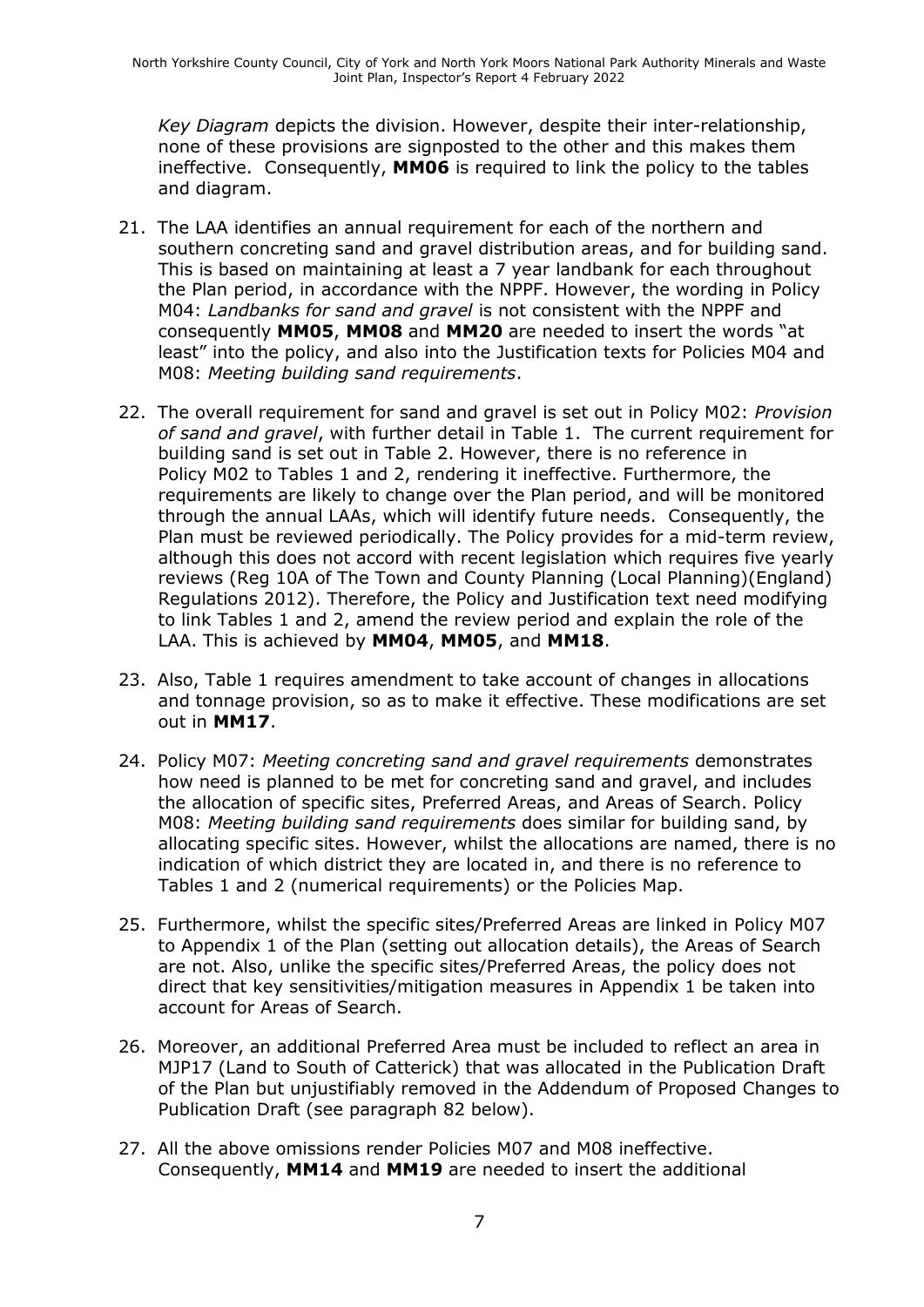information into the policies and make the identified links. **MM07** is similarly required to amend the Justification text.

28. There is no provision within the Plan for unallocated sand and gravel sites (apart from extensions) to come forward, and this makes it inflexible and unjustified as situations could arise which warrant additional sites. Therefore, **MM14** and **MM19** rectify this by introducing criteria-based provisions into Policies M07 and M08 against which non-allocated proposals may be tested. **MM16** and **MM21** insert corresponding details into the Justification text.

#### *Crushed rock*

- 29. There are three types of crushed rock in the Plan area, each with different properties, namely Carboniferous Limestone, Jurassic Limestone and Magnesian Limestone. The LAA identifies an annual requirement for each type based on maintaining at least a 10 year landbank throughout the Plan period, in accordance with the NPPF. However, the wording in the Plan is not consistent with the NPPF and consequently **MM09**, **MM10**, **MM11**, **MM12**, **MM13** and **MM23** are needed to insert the words "at least" into Policies M05: *Provision of crushed rock* and M06: *Landbanks for crushed rock* and their Justification texts.
- 30. Table 3 sets out the details of crushed rock provision. However, it only deals with Magnesian Limestone and omits the other two types. This is unjustified as the Plan must show how all types are planned to be provided for. Furthermore, the figures in Table 3 need updating to be effective. Therefore, **MM24** is required, which sets out what the overall crushed rock need is and how it is proposed to be met, breaking this down by type and updating the figures. Corresponding amendments to the Justification text are provided by **MM23**.
- 31. Amended Table 3 shows that the need for Carboniferous Limestone will be completely met through existing permitted reserves, whilst the need for Magnesian Limestone and Jurassic Limestone, besides drawing on reserves, will also require sites to be allocated.
- 32. The overall requirement for crushed rock and for Magnesian Limestone is set out in Policy M05: *Provision of crushed rock*. However, unjustifiably, there is no reference to the Jurassic lime stone requirement. Furthermore, there is no link to Table 3, and the figures need updating, thereby rendering it ineffective. Also, the requirements are likely to change over the Plan period, and will be monitored through the annual LAAs, which will identify future needs. Consequently, the Plan must be reviewed periodically. The Policy provides for a mid-term review, although this does not accord with recent legislation which requires five yearly reviews (Reg 10A of The Town and County Planning (Local Planning)(England) Regulations 2012). Consequently, the Policy and Justification text need modifying to rectify these matters. This is achieved by **MM09**, **MM10** and **MM25**.
- 33. Policy M09: *Meeting crushed rock requirements* demonstrates how need is planned to be met for crushed rock and includes the allocation of specific sites. However, whilst the allocations are named, there is no indication of which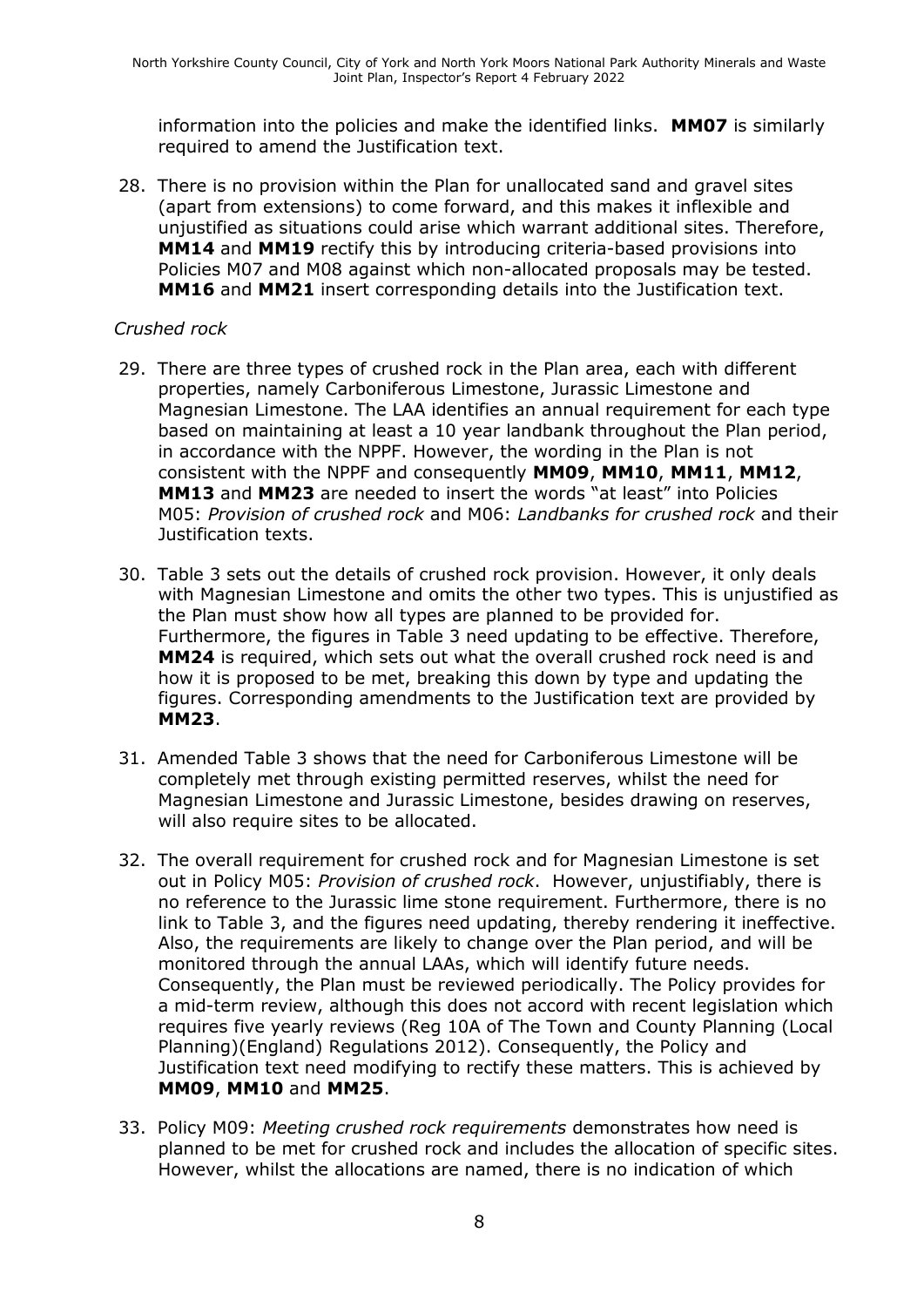district they are located in, and no reference to Table 3 (numerical requirements) or the Policies Map is made, rendering the Policy ineffective.

- 34. The figures show that there is a modest shortfall in the supply of Jurassic Limestone during the Plan period. Whilst one allocation has been made for Jurassic Limestone (Settrington Quarry), to justify the policy, the omission site at Whitewall Quarry in Ryedale must also be allocated (see paragraph 85 below) for geographical reasons and to ensure security of supply. Consequently, **MM22** is needed to allocate Whitewall Quarry and insert the additional information and identified links into Policy M09. **MM25** is similarly required to amend the Justification text.
- 35. There is no provision within the Plan for unallocated crushed rock sites (apart from extensions) to come forward, and this makes it inflexible and unjustified as situations could arise which warrant additional sites. Therefore, **MM22** rectifies this by introducing a criteria-based provision into Policy M09 against which non-allocated proposals may be tested. **MM26** inserts corresponding detail into the Justification text.
- 36. Policy M06 requires new reserves of crushed rock to be sourced from outside the National Park and Areas of Outstanding Natural Beauty. However, this blanket ban is inflexible and therefore unjustified. Therefore, to add flexibility the words *"as far as practical"* must be added to the policy, and similar wording inserted into the Justification text. This is done by **MM11** and **MM13**.

#### *Silica sand*

- 37. Policy M12: *Continuity of supply of silica sand* supports potential development at Blubberhouses Quarry in order to maintain a minimum 10 year reserve. However, the wording used is not consistent with national policy. Neither is any reference made to the need to maintain a 15 year stock of silica where significant capital investment is required, as is the case for Blubberhouses. Again, this is inconsistent with national policy. Furthermore, Blubberhouses Quarry is not allocated and this is unjustified (see paragraph 84 below), particularly given its development support in the Plan. Consequently, amendments are required to the policy and Justification text as set out in **MM27**, **MM28**.
- 38. Blubberhouses Quarry is partly located within internationally important nature conservation designations. Consequently, to ensure that these conservation sites are adequately protected, Policy M12 makes reference to compliance with the Habitats Regulations. However, given the competing importance of the rare silica sand under consideration and the high level of protection that is required for the nature conservation designations, to make the policy effective, reference needs to be made to "Imperative Reasons of Overriding Public Interest" and compensatory measures/overall coherence of the Natura 2000 network. This is achieved by inserting additional Justification text into the Plan as set out in **MM29**.

#### *Building stone*

39. Policy M15: *Continuity of supply of building stone* is a criteria-based policy designed to provide opportunity for proposals to come forward to secure an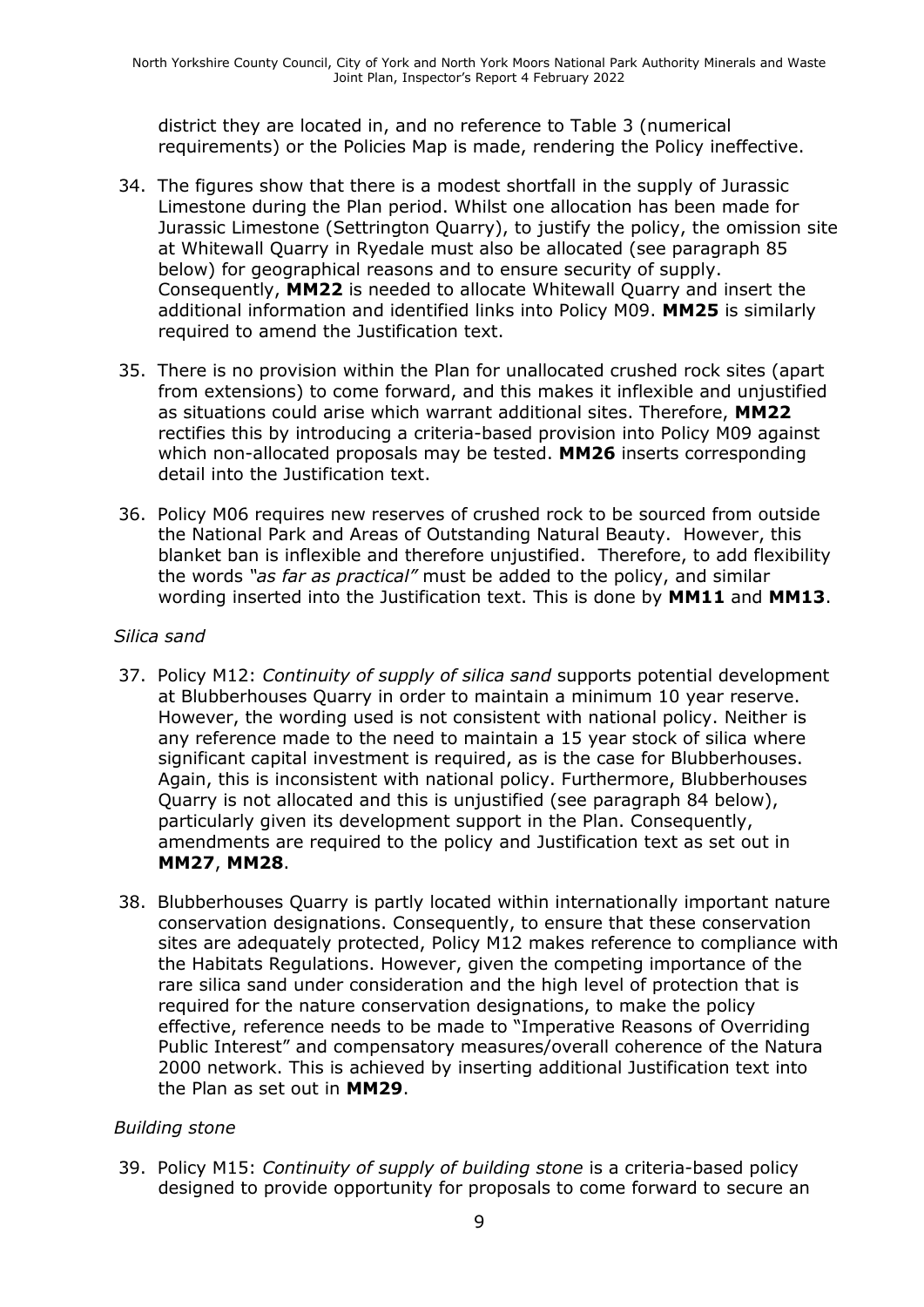adequate supply of building stone. However, there are many types of stone, and the Plan gives no indication of what types are present in the Plan area. Therefore, in order to effectively support a sufficient supply of available stone for various uses, as required by national policy, an indication of the types of stone present in the Plan area is needed. **MM30** does this by inserting a table of stone types and their uses.

- 40. In order to support the various stages of winning, working and processing of building stone, Policy M15 must make provision for stone products and processing activities that are functionally linked to a quarry to come forward. M15 unjustifiably omits to do so. Furthermore, for stone destined for outside the Plan area, the policy imposes a criterion that requires a proposal to demonstrate that it would meet an important building stone requirement. This is too restrictive and hence is unjustified. Consequently, the provision needs more flexibility by removing the word "important" and simply referring to proposals meeting a particular building stone requirement, such as geological matching. These modifications are achieved by **MM31**.
- 41. Policy M15 also imposes restrictions on proposals within the National Park and Areas of Outstanding Natural Beauty. For stone destined for outside these areas, the policy is too restrictive and requires more flexibility to be justified. This is rectified by removing the limitation of requiring stone to be destined for "important designated or undesignated" buildings that need repair, and by expanding development opportunities to situations where stone may be sold outside these areas to preserve the overall economic viability of the source quarry. Accordingly, **MM31** amends the policy and **MM33** modifies the Justification text.
- 42. To support provision of additional reserves, Policy M15 makes a site allocation. However, there is no reference to it being shown on the Policies Map and no indication of what district it is in, thereby making it ineffective. This is rectified by **MM31**.
- 43. Moreover, the Plan must support stone processing as a rural enterprise in accordance with national policy. However, it does not do this adequately. Therefore, **MM32** and **MM34** are needed to include appropriate provision for this within the Plan.

#### *Hydrocarbons*

- 44. During the course of the examination, there have been changes to national hydrocarbons policy and High Court judicial reviews, which impact on the Plan's provisions. Most recently, the WMS of 4 November 2019 from the Secretary of State for Business, Energy and Industrial Strategy created a presumption against issuing Hydraulic Fracturing Consents, although no similar presumption emerged against granting planning permissions. Nonetheless, all relevant changes must be reflected in the Plan in the interests of clarity and effectiveness and to ensure consistency with national policy. This has resulted in several main modifications.
- 45. To be effective, the Plan needs to provide some background on the recent national policy changes and how they have impacted on the Plan. Besides mentioning the WMS of September 2015, the Plan must reference the WMSs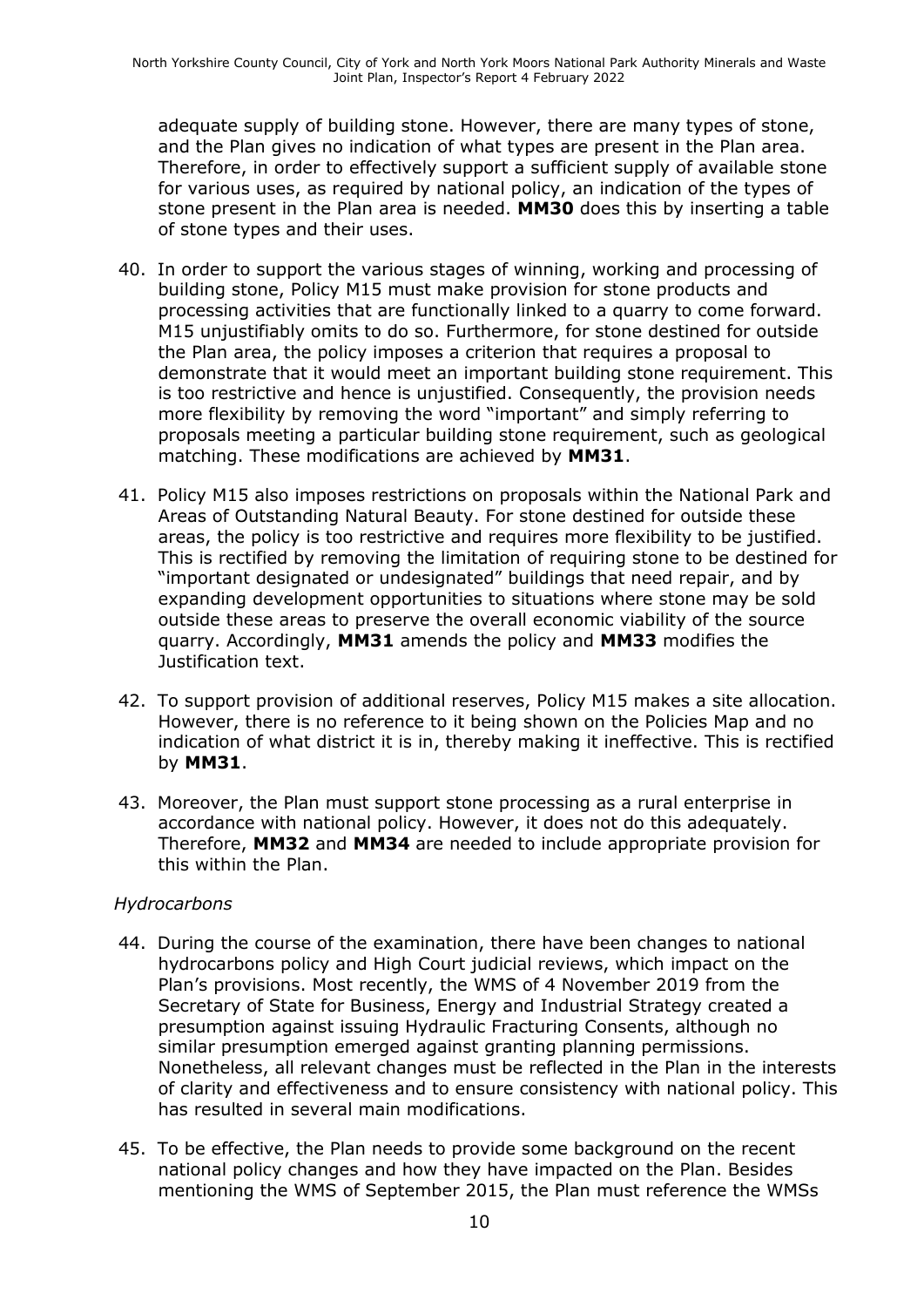of May 2018, May 2019 and November 2019 to add context and clarity. This is done through **MM03, MM36, MM37, MM38** and **MM42**.

- 46. Similarly, the quashing of paragraph 209a) of the NPPF of February 2019 by the High Court in *Claire Stephenson v Secretary of State for Housing and Communities and Local Government* [2019] EWHC 519 (Admin), together with brief accompanying reasoning, need to be set out. **MM37** inserts the appropriate text.
- 47. Other matters require amendment in the interests of effectiveness. The Justification text that specifies a need to demonstrate the non-hazardous nature of chemicals used in the process must clarify that such chemicals must be non-hazardous to groundwater. Appropriate additional wording is inserted by **MM39**. Furthermore, in setting out the range of issues to consider in an application, external lighting and flaring has been omitted and must be added. **MM40** does this. Moreover, in explaining the interaction with other regulatory regimes, the function of the Oil and Gas Authority in regulating drilling must be included. As this has been omitted, **MM41** is required to make this addition.
- 48. Policy M16: *Key spatial principles for hydrocarbon development* at paragraph b)ii) talks about sub-surface proposals and states that lateral drilling beneath a National Park or AONB for the purposes of appraisal or production will be considered to be major development. However, exploratory development could also have significant impacts on these designations and consequently, to be effective, the provision needs to be expanded to include all lateral drilling. **MM43** achieves this.
- 49. Paragraph d)i) of Policy M16 makes provision for a 3.5km buffer zone around the National Park and AONB, where proposed surface development must be supported by a detailed assessment of potential impacts. This requirement is too restrictive in that it fails to take account of particular locational circumstances that affect visibility both within this zone and outside it. For instance, it could be that development within the buffer would be adequately screened by topography, rendering a detailed assessment excessive, whereas other development outside the buffer might have the opposite impact and require more detailed supporting evidence.
- 50. Therefore, as written, the provision is unjustified and **MM44** is needed to add flexibility. This is achieved by clarifying that the 3.5km buffer is a visual sensitivity zone where the need for detailed assessment takes into account the particular locational circumstances of the proposed site relative to the designated area. A corresponding amendment to the Justification text is made by **MM49**.
- 51. The Justification text to Policy M16 sets out the reasons for requiring the highest status of protection in the National Park and AONBs. However, when listing the qualities to be protected, remoteness and dark night skies have been omitted and must be added. For effectiveness **MM45** inserts the relevant text.
- 52. Also, where hydraulic fracturing is proposed in association with conventional hydrocarbons, there may be circumstances which merit a departure from the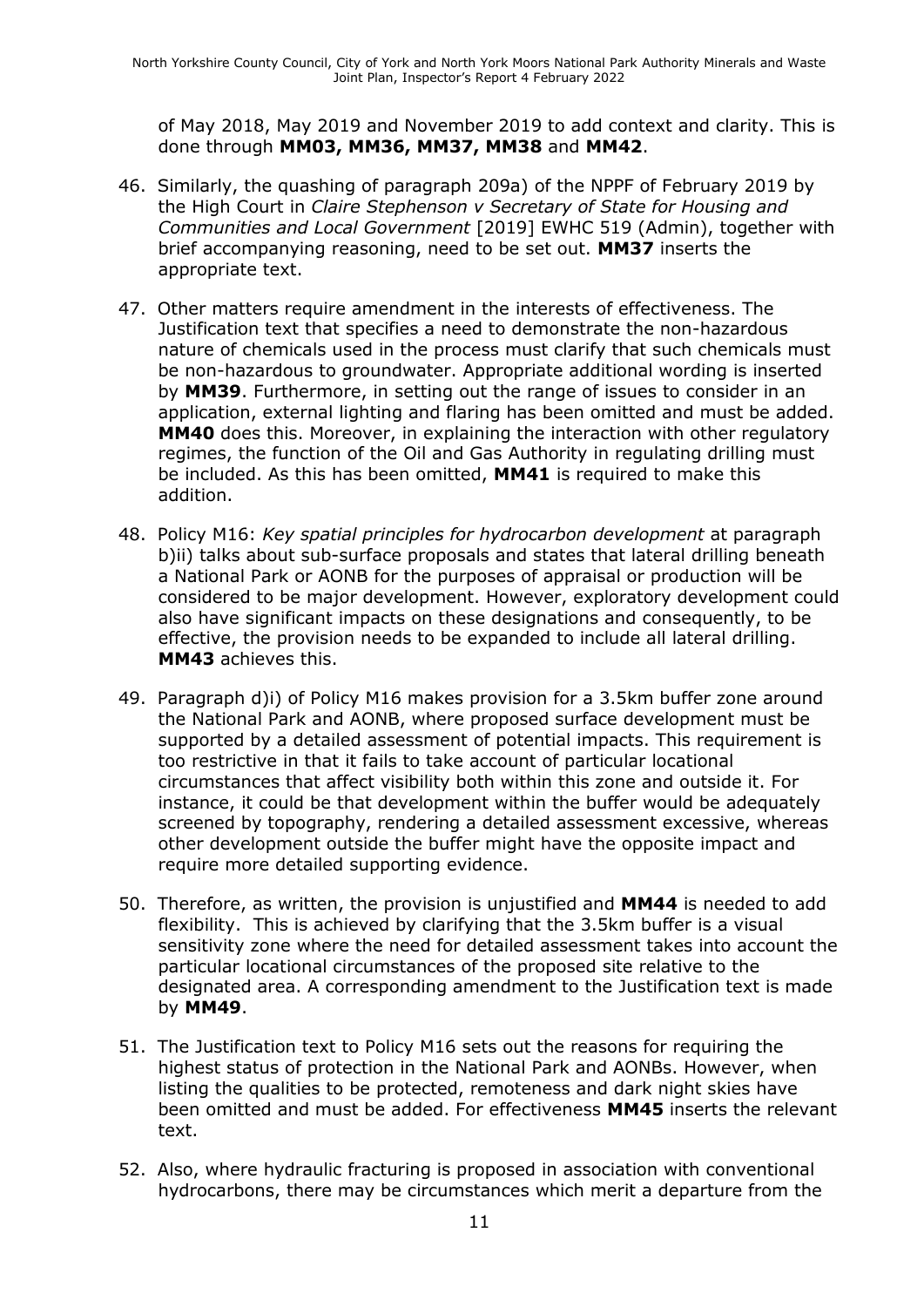more restrictive approach set out in Policy M16b). The Plan does not provide for exceptions being made in these cases, and this is unjustified. Consequently, **MM46** is needed to add flexibility.

- 53. Where straddling applications are made to two planning authorities for horizontal drilling emanating from outside the National Park but extending under it, the development is likely to fall under the Environmental Impact Assessment regulations and be classed under the Plan as major development. Given the sensitivity of this area and the potential for impacts on the Park's Special Protection Areas and Special Conservation Areas, for effectiveness more contextual explanation is required to guide developers. This is achieved by **MM48**.
- 54. Turning to the definition of hydraulic fracturing, there are different definitions that the MWPAs must consider. The statutory definition<sup>1</sup> refers to "associated hydraulic fracturing", which only applies to hydraulic fracturing using high volumes of fluid as set out in the Act, whereas the Planning Practice Guidance<sup>2</sup> uses a wider meaning without volumetric bars. The statutory definition is written in the context of well consents and the environmental permitting regime, as opposed to the PPG which is specifically directed at land-based planning. Accordingly, the Plan relies on the PPG advice.
- 55. The WMS of 17 May 2018 states that mineral planning authorities are expected to recognise the statutory definition of hydraulic fracturing, whilst having due regard to the PPG. In its 5 July 2018 report<sup>3</sup> the Housing Communities and Local Government Select Committee said that there was a conflict between the two definitions. The Committee also commented that the advice in the WMS that plan-makers and decision-takers were expected to recognise the statutory definition gave rise to a lack of clarity and to uncertainty.
- 56. The matter was considered by Mr Justice Holgate in the High Court<sup>4</sup> who indicated that planning authorities do not have to adhere to either definition and the WMS only requires them to have due regard to those definitions when drawing up their plans. Consequently, as the MWPAs have complied with this requirement, there is nothing unlawful or unsound about the approach they have taken in the Plan.
- 57. Nonetheless, to be consistent with national policy, the Plan must make reference to the fact that the statutory definition has been recognised. Similarly, it needs to be clear about its use of the PPG definition.

<sup>&</sup>lt;sup>1</sup> Section 50 of the Infrastructure Act 2015, which inserts section 4B into the Petroleum Act 1998

<sup>2</sup> PPG Minerals, Annex A, Paragraph 129 Reference ID: 27-129-20140306

<sup>&</sup>lt;sup>3</sup> Report on the Housing Communities and Local Government Select Committee inquiry on whether the guidance on fracking and the existing planning regime are fit for purpose.

**<sup>4</sup>** *Andrews v Secretary of State for Business, Energy and Industrial Strategy* [2018] 3775 (Admin)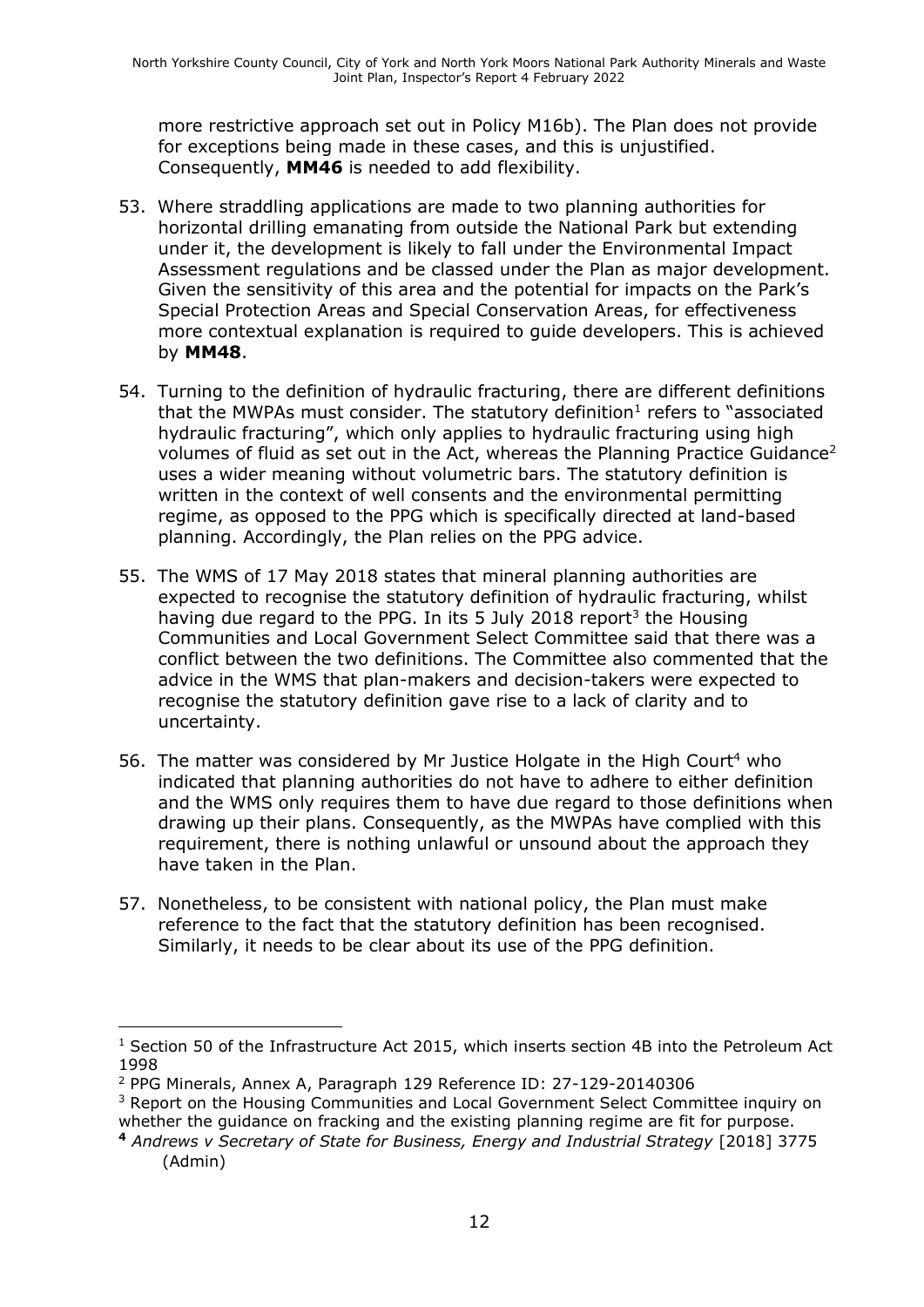Consequently, the Plan requires clarification in this regard and **MM46** is needed to address these matters.

- 58. Turning to the production of coal mine methane, Policy M16c) provides support for this in accordance with national policy. Extraction currently takes place at Kellingley Colliery and within the Selby Coalfield to generate electricity, but there is little guidance in the Plan on the types of location that might be appropriate for future applications and this makes it ineffective. Consequently, **MM50** is required to deal with this.
- 59. Moving on to Policy M17: *Other spatial and locational criteria applying to hydrocarbon development*, Part 1 sets out provisions relating to accessibility and transport, requiring gas to be transported by underground pipeline, and hydraulic fracturing development to be located close to an available, adequate water supply. This is too restrictive and requires modification to be justified. Therefore, **MM51** is needed to add the words "*where practicable"* to make it more flexible.
- 60. Part 2 i) deals with cumulative impact but does not mention climate change or the possible need for mitigation and adaptation measures. This is unjustified. Accordingly, **MM51** inserts text addressing these issues.
- 61. Part 3 concerns the economy and seeks to avoid or minimise high volumes of heavy vehicle movements during local school holidays. However, there is inadequate justification for treating this narrow time period differently, and a more generic provision is needed relating to consideration of seasonal variations and peaks in traffic movements. Therefore, for justification reasons **MM52** is required.
- 62. Part 4 i) seeks to protect local communities by establishing a 500m buffer zone around residential buildings and other sensitive receptors. This is contrary to the PPG which only supports buffer zones in appropriate specific instances based on site specific circumstances. Furthermore, the WMS of May 2018 re-iterates the requirement that applications be assessed on a site by site basis, and states that plans should not set restrictions or thresholds across their plan area that limit shale gas development without proper justification. The area covered by the buffer zones would extend over a substantial part of the Petroleum Exploration and Development Licence areas, thereby setting restrictions that would limit shale gas development.
- 63. The question therefore arises as to whether the MWPAs can robustly justify the buffer zones so as to soundly depart from national policy, and whether the restrictions set are properly justified.
- 64. Shale gas is a nascent industry in England and much remains unknown about its potential impacts. The case of *Claire Stephenson v Secretary of State for Housing and Communities and Local Government* [2019] EWHC 519 (Admin) highlights some of these uncertainties. For example, the differing scientific evidence on matters such as methane gas emissions to air, including the potential for fugitive emissions, renders uncertain the potential effects on air quality and health in the vicinity of nearby residences.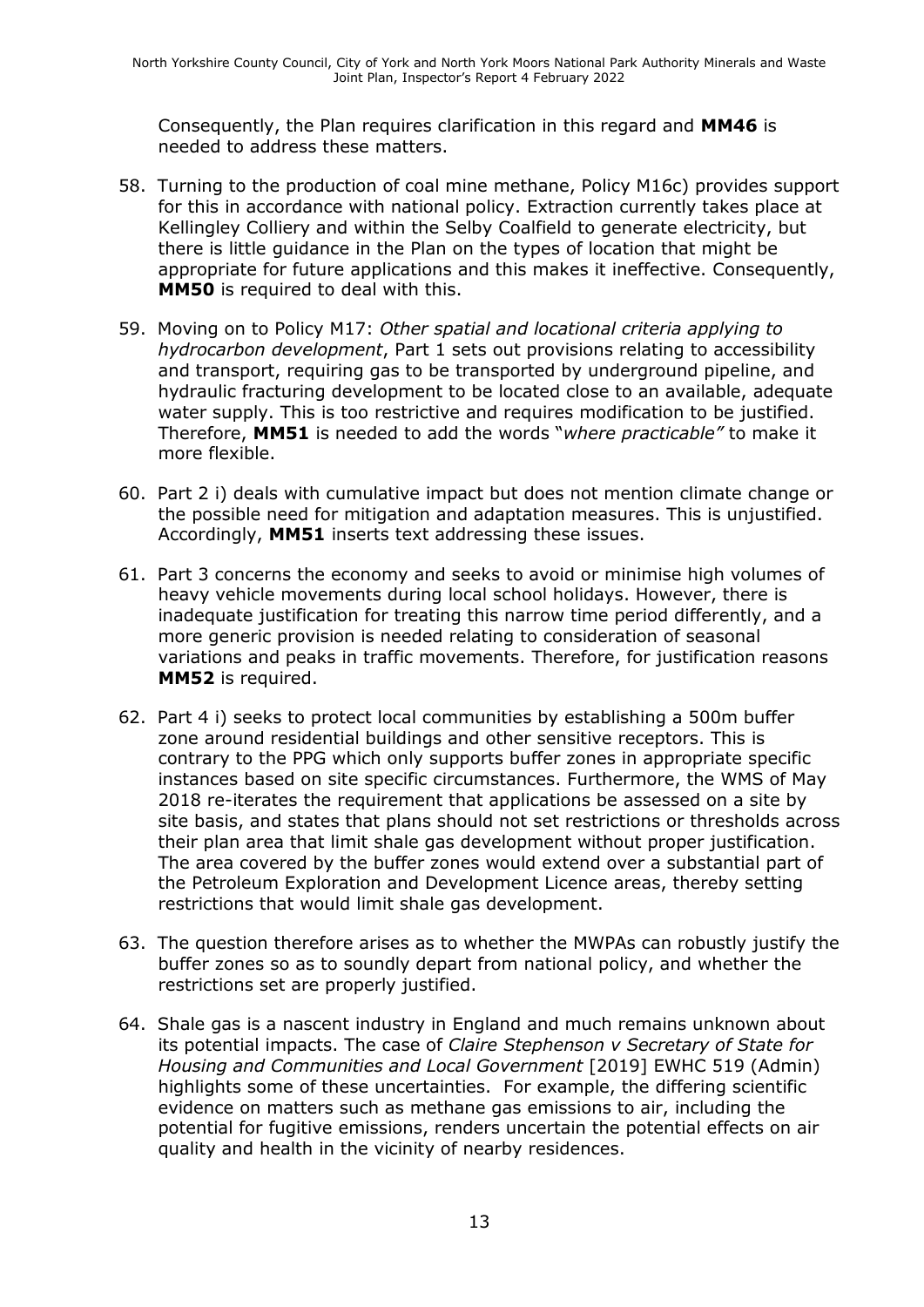- 65. Moreover, the WMS of 4 November 2019 from the Secretary of State for Business, Energy and Industrial Strategy indicates that Government and regulators should regularly review whether the regulatory and legal framework for shale gas activities remains fit for purpose in the light of further evidence from shale gas operations. It continues by referencing a seismic event in August 2019 caused by hydraulic fracturing at a Cuadrilla operated site on the Fylde in Lancashire, which impacted local communities and was *"clearly unacceptable"*. The WMS also noted that "*An event of this significance was considered highly unlikely in the detailed plan that Cuadrilla provided to the regulator before their activities began".* As a result, the Oil and Gas Authority suspended site operations.
- 66. Recently, the Government received a series of expert reports which were commissioned to better understand and learn from other induced seismicity observed in 2018. In drawing from the reports' conclusions, the WMS said that "....*the limitations of current scientific evidence mean it is difficult to predict the probability and maximum magnitude of any seismic events, either in the Fylde or in other locations."* Consequently, the Government indicated it was taking a precautionary approach, and on the basis of current scientific evidence, it introduced a presumption against issuing any further Hydraulic Fracturing Consents. Whilst this presumption applies to the consenting regime rather than to planning applications, the above issues are also relevant to planning and therefore the WMS is a material consideration for the MWPAs.
- 67. Returning to the PPG and the May 2018 WMS, it is clear that the potential impacts of shale gas development on nearby local communities are uncertain. Consequently, in principle, the MWPAs have a robust and proper justification for imposing a 500m separation distance between sensitive receptors and shale gas developments despite its limiting effect on the industry.
- 68. However, there could be instances where shale gas development would be acceptable within the buffer zone and, whilst the policy provides for such eventualities in exceptional circumstances, this is too restrictive and is therefore unjustified. Consequently, **MM53** is needed to broaden the scope for development to circumstances where supporting information robustly demonstrates how unacceptable impacts can be avoided. Also, to be effective, the wording of the policy needs amending to prevent ambiguity and to clarify the type of impacts targeted. This is also addressed by **MM53**.
- 69. To be effective, the Justification text relating to Policy M17, 4)i) also requires amendment to better explain the reasons for the 500m separation distance and to reflect the Policy changes including concerns relating to induced seismicity. Similarly, guidance needs to be added, which gives direction on where the 500m will be measured from. **MM55** deals with this.
- 70. Furthermore, to control the impacts of waste gas emissions, the policy should provide for its management, including by way of its capture and use where practicable. As this has not been addressed, for effectiveness, **MM54** is required, which inserts such a provision as Part 4 iv). A corresponding amendment is required to the Justification text as set out in **MM57**.
- 71. Also, to be effective, it is necessary to ensure that the risks of seismic events are adequately covered. Whilst the Plan mentions seismicity, it does not reflect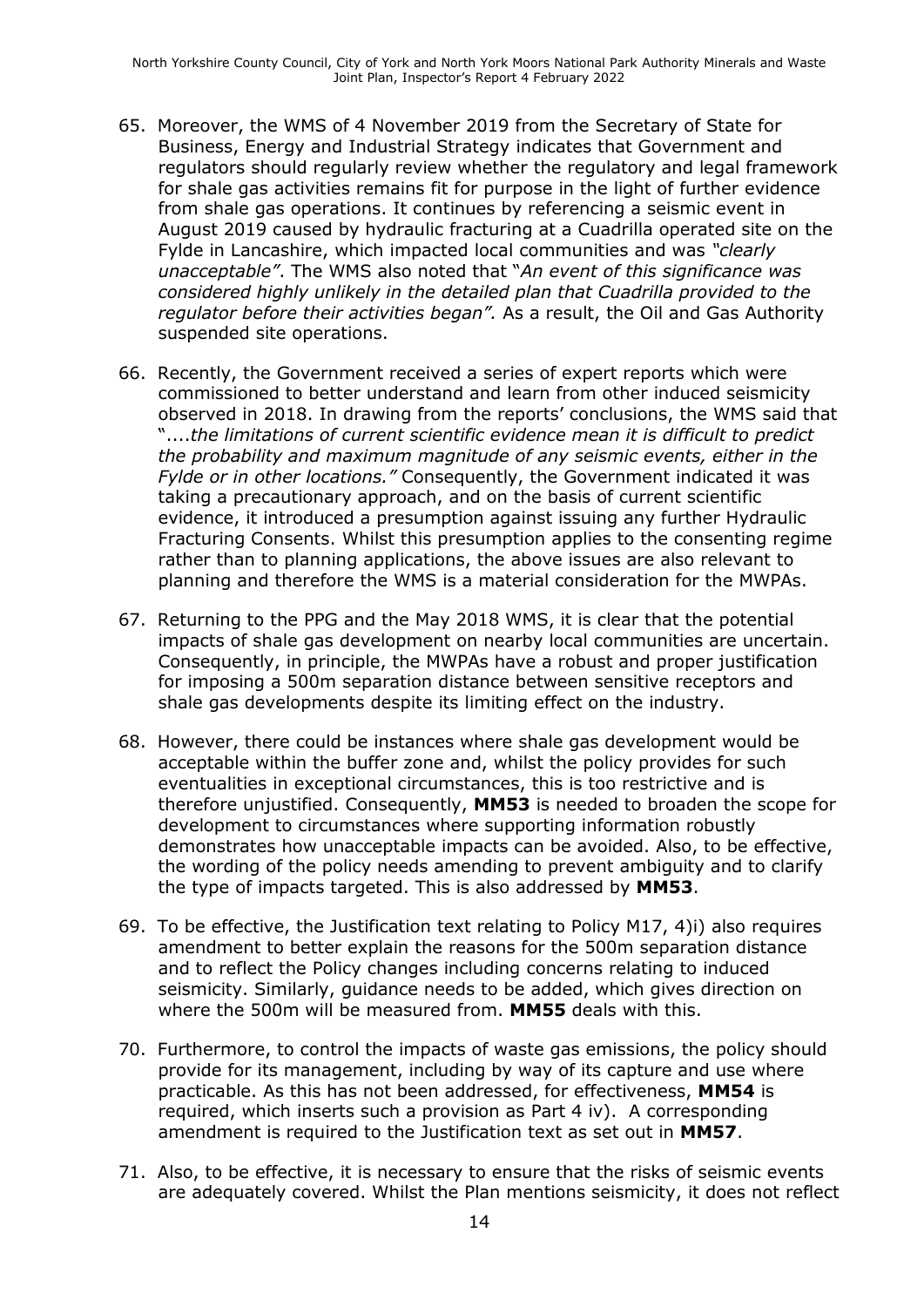the concerns set out in the WMS of November 2019. Neither does it reference the potentially greater risk from development in the vicinity of former underground workings or the vulnerability of important historical buildings. **MM56** adds appropriate text to address these matters.

- 72. Policy M18: *Other specific criteria applying to hydrocarbon development* in Part 1 i) deals with waste water. However, it makes no mention of the need to demonstrate that adequate capacity exists for managing returned water from the development, and this is unjustified. Therefore, **MM58** is needed to provide clarification.
- 73. In dealing with the various regulatory aspects of decommissioning and restoration following hydrocarbon development, the Plan must be clear about the MWPAs' roles and how they interact with other regulatory bodies. To be effective, more explanation is required, particularly to clarify that the planning regime only deals with restoration of the site surface, leaving subsurface matters to other regulatory regimes. This is accordingly addressed by **MM59**, **MM60** and **MM61**.

#### *Coal*

- 74. Policy M20: *Deep coal and disposal of colliery spoil* permits deep coal mining subject to certain criteria. Given that coal is a fossil fuel, to be justified its impact on climate change must be considered when proposals come forward. As the policy omits this, **MM62** is required to add this criterion.
- 75. Similarly, for Policy M21: *Shallow coal*, to be justified, a climate change criterion much be added along with robust criteria on the protection of National Parks, AONBs, nature conservation designations and Green Belt, as well as proximity to the highway network. As this is omitted, **MM63** is needed.

#### *Potash, Polyhalite and Salt*

- 76. Policy M22: *Potash, polyhalite and salt supply* is a criteria-based policy dealing with proposals both within and outside the National Park. However, one criterion relating to protection of the National Park requires there to be no detraction from the Park's special qualities. This is unjustifiably restrictive, thereby requiring a change of wording to no *"unacceptable harm"*. **MM64** addresses this. Also, to be effective, **MM64** adds wording to emphasise the need for major development to comply with the Plan's relevant development management policy.
- 77. The North Yorkshire Polyhalite Project is huge with potential benefits extending beyond the Plan area. Consequently, in the interests of clarity and to ensure the effectiveness of the policy, the Justification text needs to explain the context of the project. As there is no such explanation in the Plan, **MM65** is required to insert the relevant details.

#### *Minerals allocations*

78. The minerals allocations, as set out in Appendix 1 to the Plan, are sound subject to the following modifications.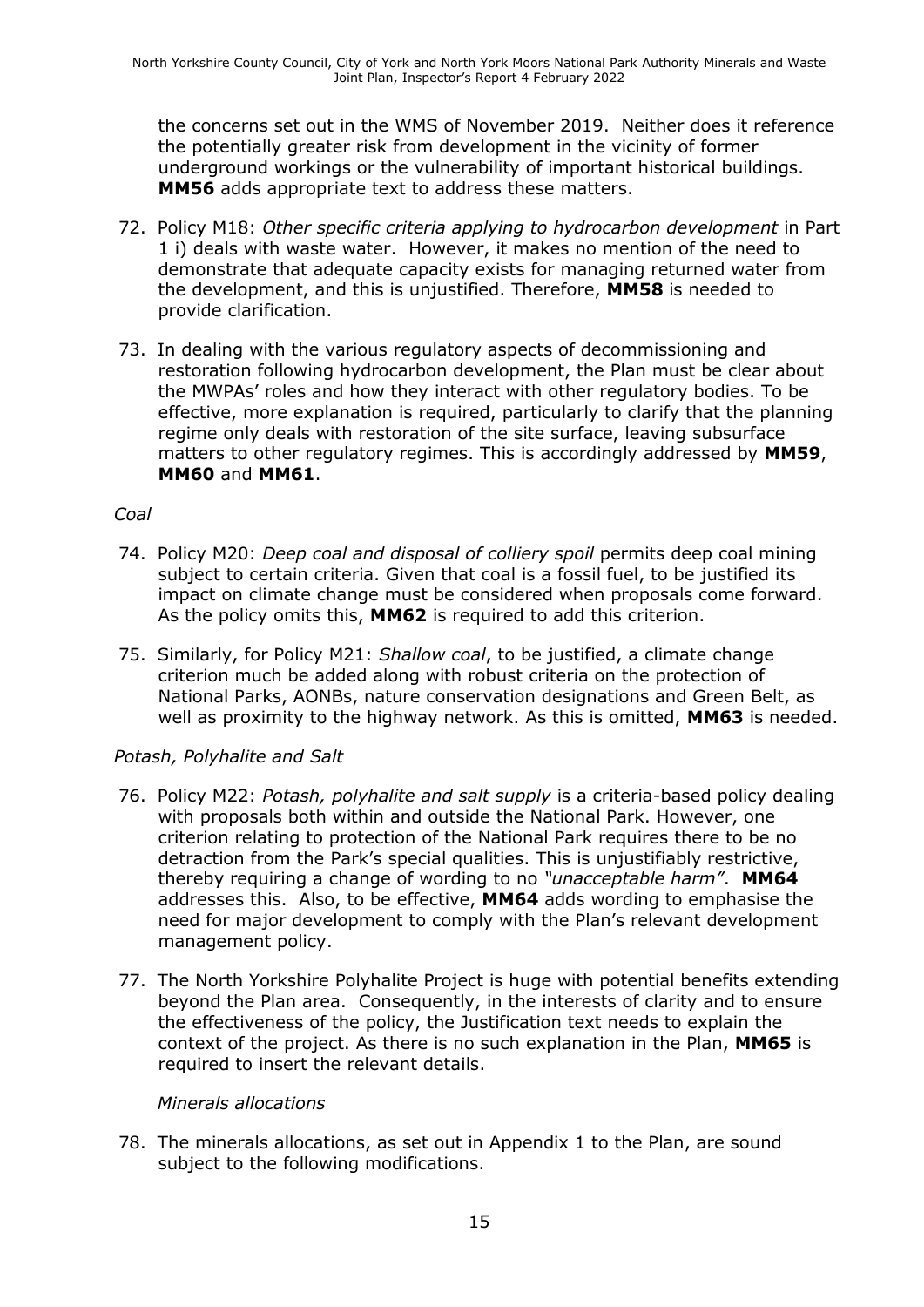- 79. For health and safety reasons, the Ministry of Defence has requested that it be consulted if structures over certain heights are proposed on some allocations. Similarly, they need to be consulted on allocations where open water bodies, wetland habitat or refuse/landfill sites are proposed within bird-strike safeguarding zones. Consequently, to justify the relevant allocations, these requirements need to be included within the guidelines set out for each of the affected sites and areas of search.
- 80. The following modifications address these issues: **MM108** for MJP06 (Langwith Hall Farm); **MM109** for MJP07 (Oaklands); **MM110** for MJP33 (Settrington Quarry); **MM111** for MJP11 (Gebdykes Quarry); **MM112** for MJP21 (Land at Killerby); **MM114** for MJP17 (Land to South of Catterick); **MM116** for MJP14 (Land in vicinity of Ripon Quarry); **MM117** for MJP10 (Potgate Quarry); **MM123** for MJP08 (Settrington Quarry); **MM126** for MJP30 (West Heslerton Quarry); **MM127** for MJP63 (Brows Quarry); **MM129** for MJP45 (Land to North of Hemingbrough); **MM130** for MJP55 (Land adjacent to former Escrick Brickworks); **MM131** for MJP28 (Barnsdale Bar Quarry); **MM132** for MJP29 (Went Edge Quarry); **MM133** for MJP23 (Jackdaw Crag); **MM134** for MJP22 (Hensall Quarry); **MM135** for MJP54 (Mill Bank Quarry); **MM136** for MJP09 (Barlby Road); **MM137** for MJP24 (Darrington Processing Plant Site and Haul Road);**MM138** for MJP27 (Darrington Quarry – Recycling); **MM139** for MJP26 (Barnsdale Bar – recycling); **MM147** for MJP52 (Field to North of Duttons Farm); **MM151** for Areas of Search A; and **MM152** for Area of Search C.
- 81. Both sites MJP17 (Land to South of Catterick) and MJP21 (Land at Killerby) were reduced in size by the Addendum of Proposed Changes to Publication Draft (CD09) from what was in the submitted Publication version of the Plan (CD17). This was because of concerns raised by Historic England over potential impacts on the setting of certain heritage assets. However, those concerns relate to matters that should be considered as part of the planning balance at the application stage, and do not justify the changes brought about by the Addendum at the plan making stage.
- 82. Consequently, the areas covered by the sites must revert to what they were in the Publication version of the Plan. However, more guidance is required in the key sensitivities of Appendix 1 to ensure that full account is taken of the relevant heritage assets. Also, in the interests of effectiveness, the restored area in MJP17 is now allocated as a Preferred Area rather than a site allocation to reflect the importance of the historic environment and the need for further assessment to determine whether there are parts of the area that should be excluded from development. These changes are brought about by **MM112**, **MM113**, **MM114** and **MM115**.
- 83. With respect to site allocation MJP14 (Land in vicinity of Ripon Quarry), a factual error must be corrected, and additional information inserted on ecological sensitivities and development requirements for the allocation to be effective. **MM116** addresses these issues.
- 84. As commented upon in paragraph 37 above, development of the omission site MJP15 (Blubberhouses Quarry) is given support in the Plan, yet it is not allocated and therefore modifications are required to include it as an allocation. Corresponding amendments are also needed to Appendix 1 to provide developer guidance in the interests of effectiveness. These must set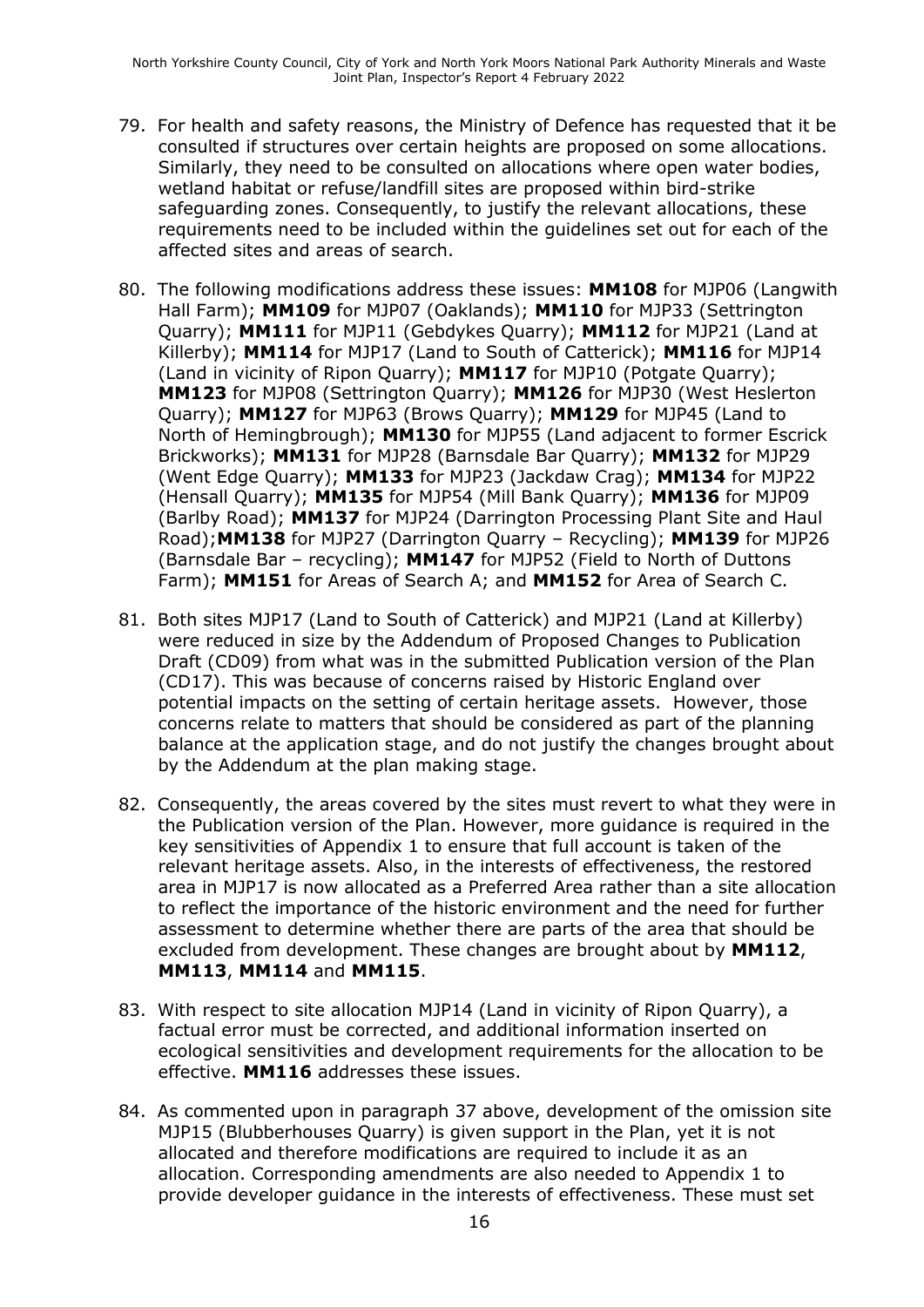out relevant details of the site, including key sensitivities such as traffic impacts incorporating those associated with the potential realignment of the A59, as well as ecological and historic heritage impacts. In order to protect European sites and protected species, the need for an Appropriate Assessment must be clear. The reasons for allocation must explain the national scarcity of this resource for glassmaking and indicate that there are no overriding constraints and no significant issues raised by statutory consultees. This is dealt with by **MM118**.

85. To be effective, the allocation of omission site MJP12 at Whitewall Quarry in Ryedale (see paragraph 34 above) needs corresponding details to be added to Appendix 1, including key sensitivities and development requirements. The reasons for allocation must also be summarized. Whilst the reasons for nonallocation were the lack of overall need and the potential for adverse traffic impacts on communities, it has been demonstrated that there is local need which the site could meet, thereby reducing more long-distance lorry journeys and overall traffic emissions. Whilst some local traffic impact is likely, this is not sufficient to omit the site and can be dealt with at application stage. Similarly, any local air quality issues can be considered at application stage. Furthermore, the site is an extension to an existing operating quarry and without the allocation there would be significant economic impacts associated with closure of the quarry. In summary, there are no overriding constraints which would prevent allocation in principle and there is a demonstrable need for the mineral. Accordingly, the site should be allocated. **MM124** adds the site as an allocation and provides comprehensive planning guidance and directions, which need to be adhered to before granting planning permission. There were two errors in the publicized MM schedule in that the permitted lifespan of the existing quarry is to 2031, not 2023, and the two-way daily lorry movements are 4 not 25. These errors have been corrected.

#### *Conclusion*

86. Subject to the identified modifications, the Plan seeks to provide a sufficient supply of locally and nationally important minerals in an efficient and sustainable manner and the proposed allocations are appropriate. Therefore, the Plan is sound in this respect.

#### **Issue 2 – Whether the Plan seeks to manage waste sustainably and provide sufficient and appropriate waste management capacity in appropriate locations.**

- 87. This part of the report deals with the part of the MWJP relating to *strategic policies for waste*, and their corresponding allocations.
- 88. In accordance with national policy, the Plan overall supports the movement of waste up the waste management hierarchy, respects the proximity principle, and seeks net self-sufficiency in capacity. Whilst the evidence suggests a reasonably high degree of self-sufficiency in the Plan area, there is inevitably some cross-border movement. This occurs particularly with hazardous and Low Level Radioactive waste, which need specialist facilities that usually serve a wider than local area.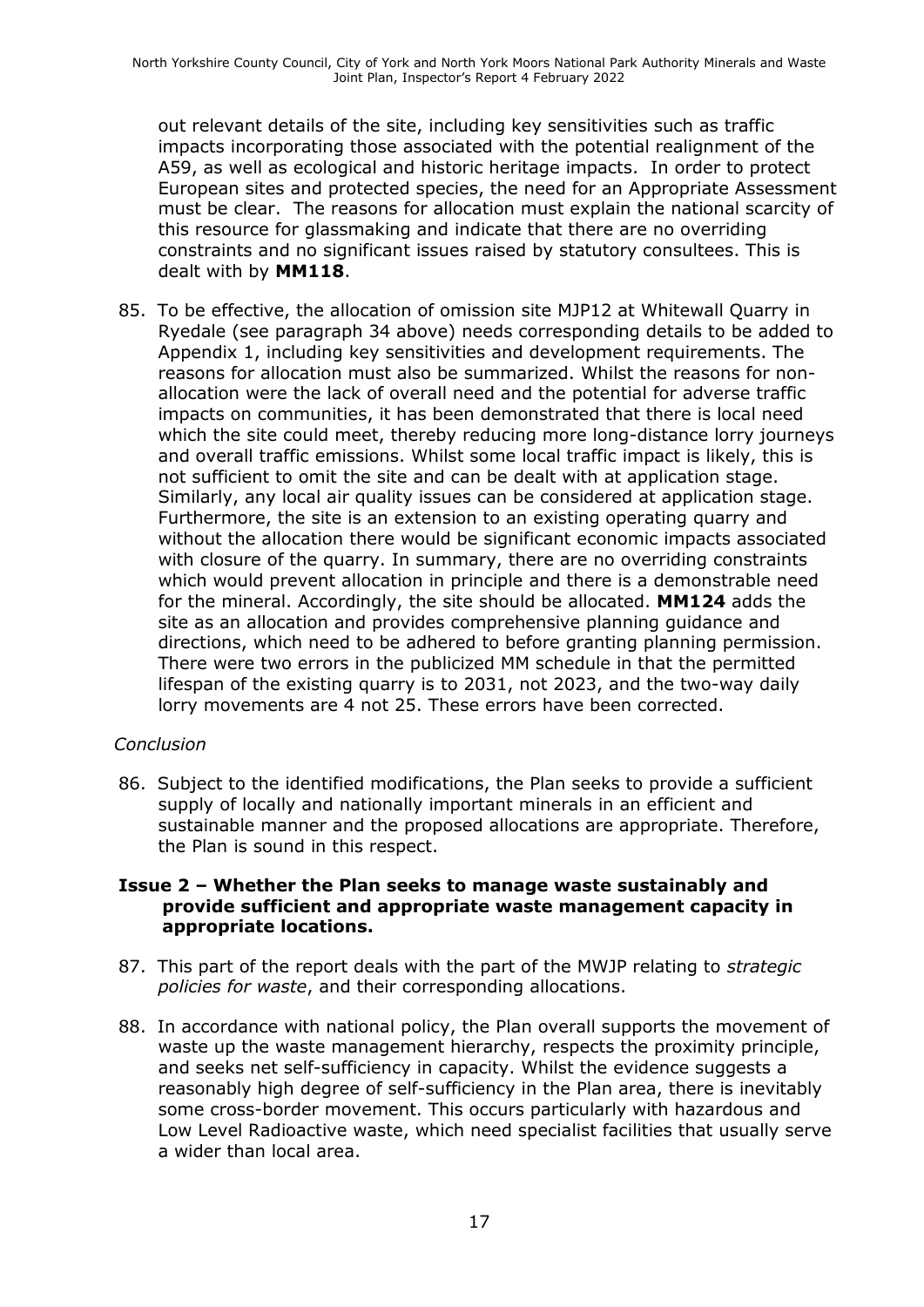- 89. Whilst the Plan provides some information on cross-border movements, this is inadequate, and more is required to understand the position on imports and exports and to justify the policies. In this regard, where just one year's data is recorded, the Plan needs to give figures for several previous years. Therefore, **MM66** is needed to insert the additional information into the Justification text.
- 90. Furthermore, Policy W02: *Strategic role of the Plan area in the management of waste* makes provision for facilities proposed to accommodate imported waste. However, the Policy does not make it clear that, in general, it seeks to cover specialist waste, such as hazardous waste, thereby making it ineffective. Consequently, **MM67** is required to address this.
- 91. Waste capacity requirements over the Plan period are appropriately forecast from a range of assumptions about the scale of future arisings, and likely future waste management practices such as the extent of recycling and landfill. By comparing these requirements against existing operational waste management capacity and other information such as facility lifespans, potential capacity gaps have been identified.
- 92. Table 6 of the Plan sets out actual and projected operating waste management capacity within the Plan area. However, recently released waste capacity data provides updated information and, therefore, to be effective the new figures need to be substituted into the table. This is done by **MM68**.
- 93. Consequently, taking account of the updated figures, Table 8 on main projected capacity gaps and surpluses also needs amending to make it effective. **MM69** achieves this.
- 94. Policy W03: *Meeting waste management capacity requirements – Local Authority Collected Waste* shows how the Plan seeks to meet the capacity requirements for this waste type, including through the allocation of sites. However, not all proposed allocations are listed, those that are do not state what district they are in, and there is no reference to the Policies Map, rending the Policy ineffective. This is rectified by **MM70**.
- 95. Policy W04: *Meeting waste management capacity requirements – Commercial and Industrial waste (including hazardous C&I waste)* shows how the Plan seeks to meet the capacity requirements for this waste type, including through the allocation of sites. However, the listed allocations do not state what district they are in and there is no reference to the Policies Map, rendering the Policy ineffective. Moreover, the omission site, Hillcrest recycling (see paragraph 103 below), could help meet capacity requirements and must be allocated to justify the Policy. **MM71** addresses these issues.
- 96. There are sites within the Plan area that have been granted planning permission to handle Commercial and Industrial waste but have not yet been implemented. Consequently, the situation needs to be monitored to ensure that sufficient capacity comes on stream. As this is not referred to in the Plan, to make it effective, **MM72** is needed to add a monitoring provision to the Justification text.
- 97. To reflect the changes to capacity gaps/surpluses for Construction, Demolition and Excavation waste within Table 8, the capacity gap figures within the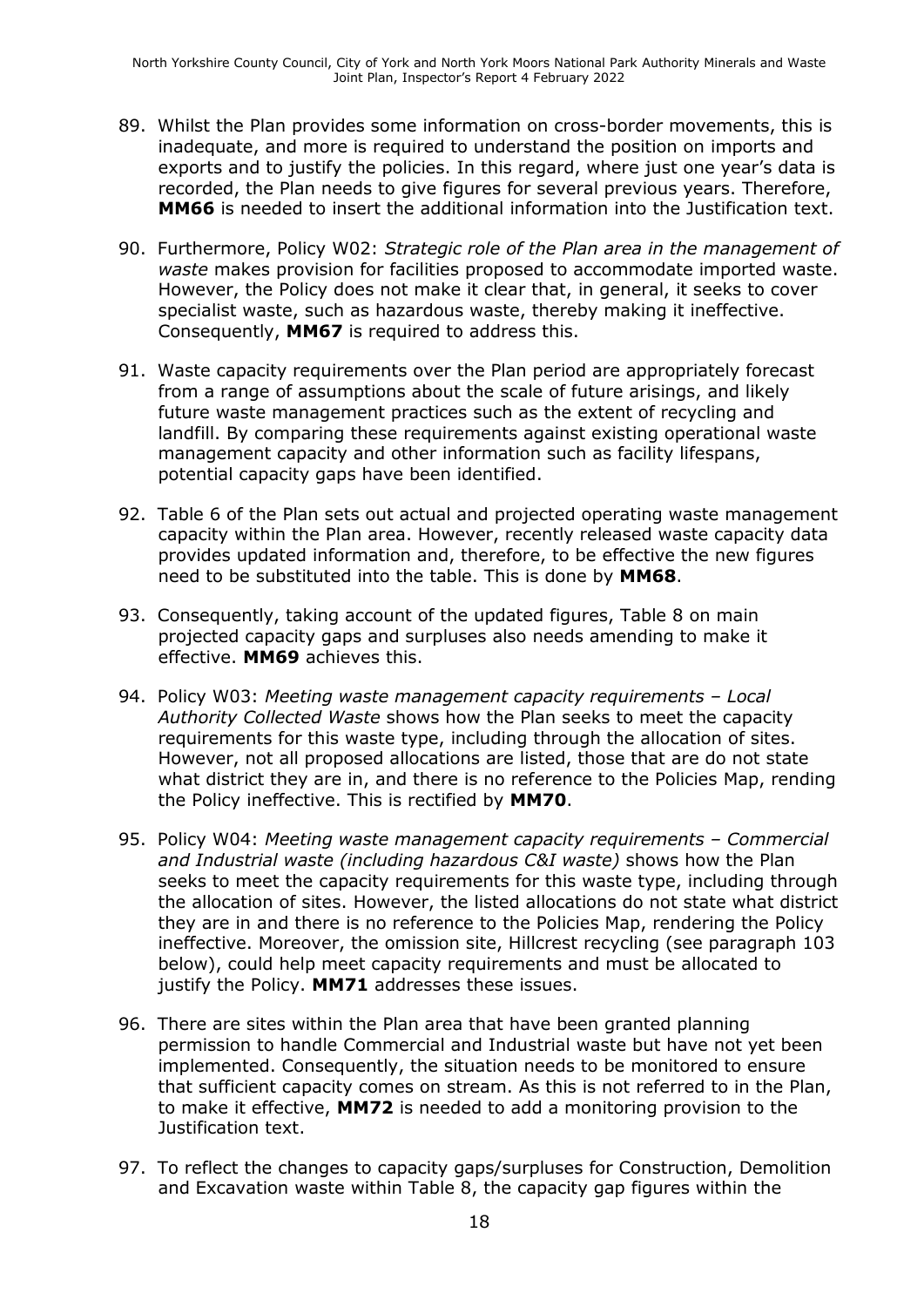Justification text also need amending for consistency and effectiveness. **MM73**  and **MM74** do this.

- 98. Policy W05: *Meeting waste management capacity requirements – Construction, Demolition and Excavation waste (including hazardous CD&E waste)* shows how the Plan seeks to meet the capacity requirements for this waste type, including through the allocation of sites. However, the listed allocations do not state what district they are in and there is no reference to the Policies Map, rendering the Policy ineffective. Also, to justify the policy, a new allocation for recycling at Whitewall Quarry must be added to help meet capacity requirements for construction, demolition and excavation waste (see paragraph 106 below). Therefore, **MM75** is needed.
- 99. Policy W08: *Managing waste water and sewage sludge* is not intended to include waste water from hydrocarbon facilities, yet the policy does not specifically exclude it. Therefore, to be effective this must be addressed as set out in **MM76**. Furthermore, the provision for siting waste water treatment capacity is intended to include hazardous waste, yet does not do so, rendering it ineffective. Consequently, **MM77** is required to rectify this matter.

#### *Waste management allocations*

- 100.The waste management allocations, as set out in Appendix 1 to the Plan, are sound subject to the following modifications to the development guidelines and the inclusion of additional allocations.
- 101.For health and safety reasons, the Ministry of Defence has requested that it be consulted if structures over certain heights are proposed on some allocations. Similarly, they need to be consulted on allocations where open water bodies, wetland habitat or refuse/landfill sites are proposed within bird-strike safeguarding zones. Consequently, to justify the affected allocations, these requirements need to be included within the guidelines set out for each of the relevant sites and areas of search.
- 102.The following modifications address these issues: **MM106** for WJP13 (Halton East); **MM107** for WJP17 (Skibeden); **MM119** for WJP08 (Allerton Park); **MM120** for WJP24 (Potgate); **MM122** for WJP18 (Tancred); **MM128** for WJP15 (Seamer Carr); **MM140** for WJP10 (Went Edge Quarry); **MM141** for WJP16 (Common Lane); **MM142** for WJP06 (Land adjacent to former Escrick Brickworks; **MM143** for WJP22 (Land on former Pollington Airfield); **MM143**  for WJP03 (Southmoor Energy Centre, former Kellingley Colliery); **MM145** for WJP25 (Former Arbre Power Station); **MM146** for WJP19 (Fairfield Road); **MM148** for WJP02 (Former North Selby Mine Site); **MM149** for WJP05 (Field to North of Duttons Farm); **MM150** for WJP11 (Harewood Whin).
- 103.Moreover, the omission site, WJP01 Hillcrest recycling in Richmondshire, must be allocated for general recycling, transfer and treatment of commercial and industrial waste to justify the Plan's commercial and industrial waste management provisions (see paragraph 95 above). Besides helping to meet capacity requirements in this part of the Plan area, it would also contribute infrastructure to move waste up the waste management hierarchy.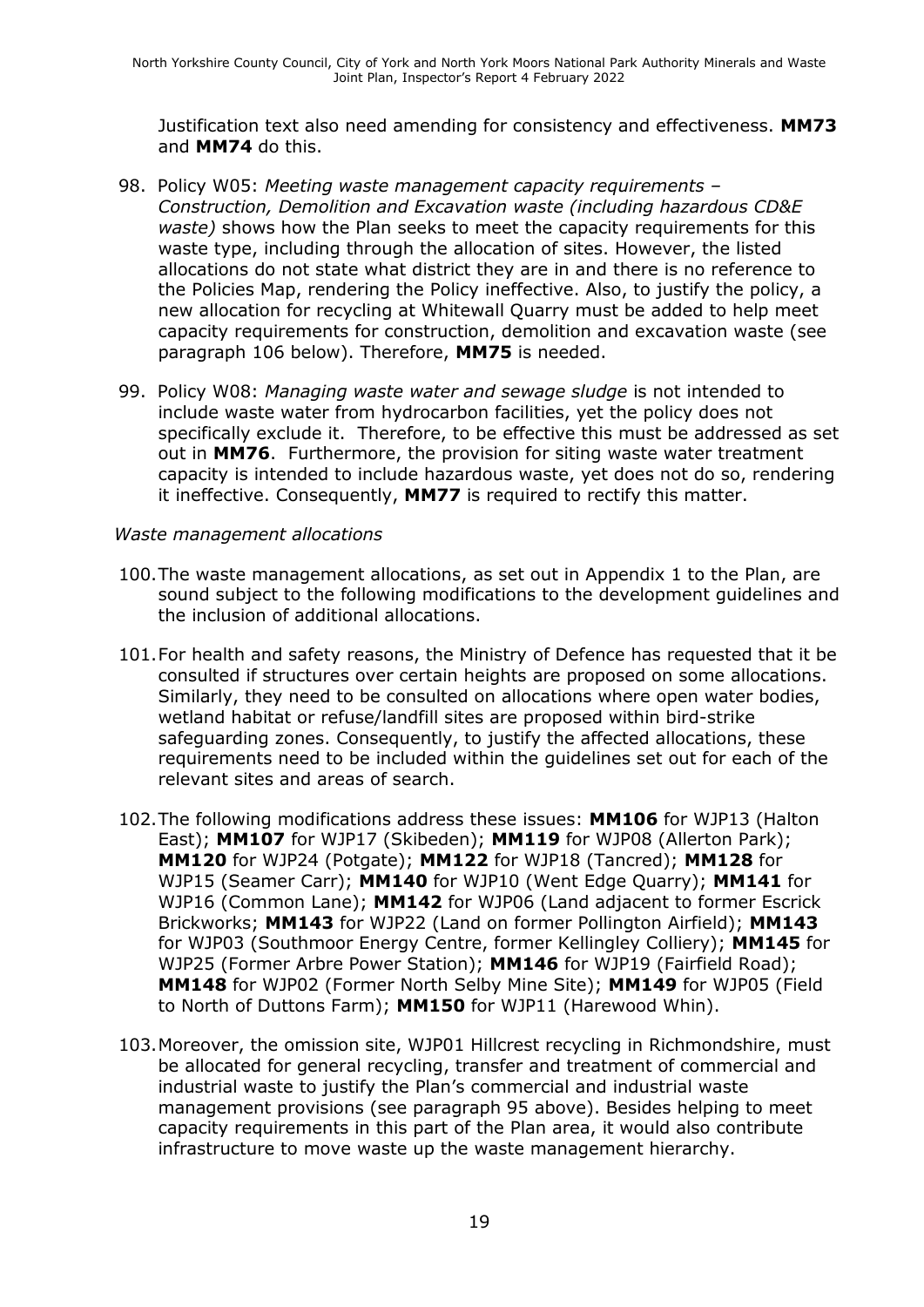- 104.The reason for non-allocation was because the site assessment indicated that allocation would result in the loss of an end-of-life vehicles facility. However, the evidence indicates that no end-of-life vehicles operations have taken place for some time due to lack of viability. Furthermore, the site is not safeguarded for this purpose. No constraints have been identified which would prevent allocation, and no significant issues have been raised by consultees.
- 105.To be effective, the policy allocation requires a corresponding addition to Appendix 1 to set out the relevant details, including site sensitivities, development requirements and reasons for allocation. This is done by **MM121**.
- 106.Moreover, to justify the Plan's construction, demolition and excavation waste provisions and to further promote recycling, the omission site MJP13, Whitewall Quarry recycling in Ryedale, must be allocated (see paragraph 98 above). Whilst it was discounted for reasons of potential local traffic impact, this can be dealt with at application stage. There are no overriding constraints which would prevent allocation and no significant issues have been identified by statutory consultees. Recycling is already an established activity at the existing site, and the allocation would contribute to infrastructure for moving waste up the waste management hierarchy and help achieve self-sufficiency.
- 107.To be effective, the policy allocation requires a corresponding addition to Appendix 1 to set out the relevant details, including site sensitivities, development requirements and reasons for allocation. This is done by **MM125**.

#### *Conclusion*

108.Subject to the identified modifications, the Plan seeks to manage waste sustainably and provide sufficient and appropriate waste management capacity in appropriate locations. It is therefore sound in this respect.

#### **Issue 3 – Whether the Plan seeks to provide appropriate direction for transport and infrastructure development and safeguarding.**

- 109.This part of the report deals with the part of the MWJP relating to *Minerals and waste supporting infrastructure policies* and *Minerals and waste safeguarding policies*. Apart from what is addressed below, these sections of the Plan are sound.
- 110.Within Policy I02: *Locations for ancillary minerals infrastructure*, the siting of ancillary minerals infrastructure within the North York Moors National Park is overly restrictive, limiting it to certain named sites. This is unjustified and needs amendment to make the policy more flexible. Therefore, **MM79** is required to broaden potential locations to all existing operational surface sites, other industrial land and also to places where there is overriding justification.
- 111.The Justification text refers to support for infrastructure associated with minerals workings and deals with potential permitted development. However, it gives no direction on how a developer should respond to development that requires a planning application, rendering it ineffective. Therefore, additional text dealing with this matter is inserted by **MM78**.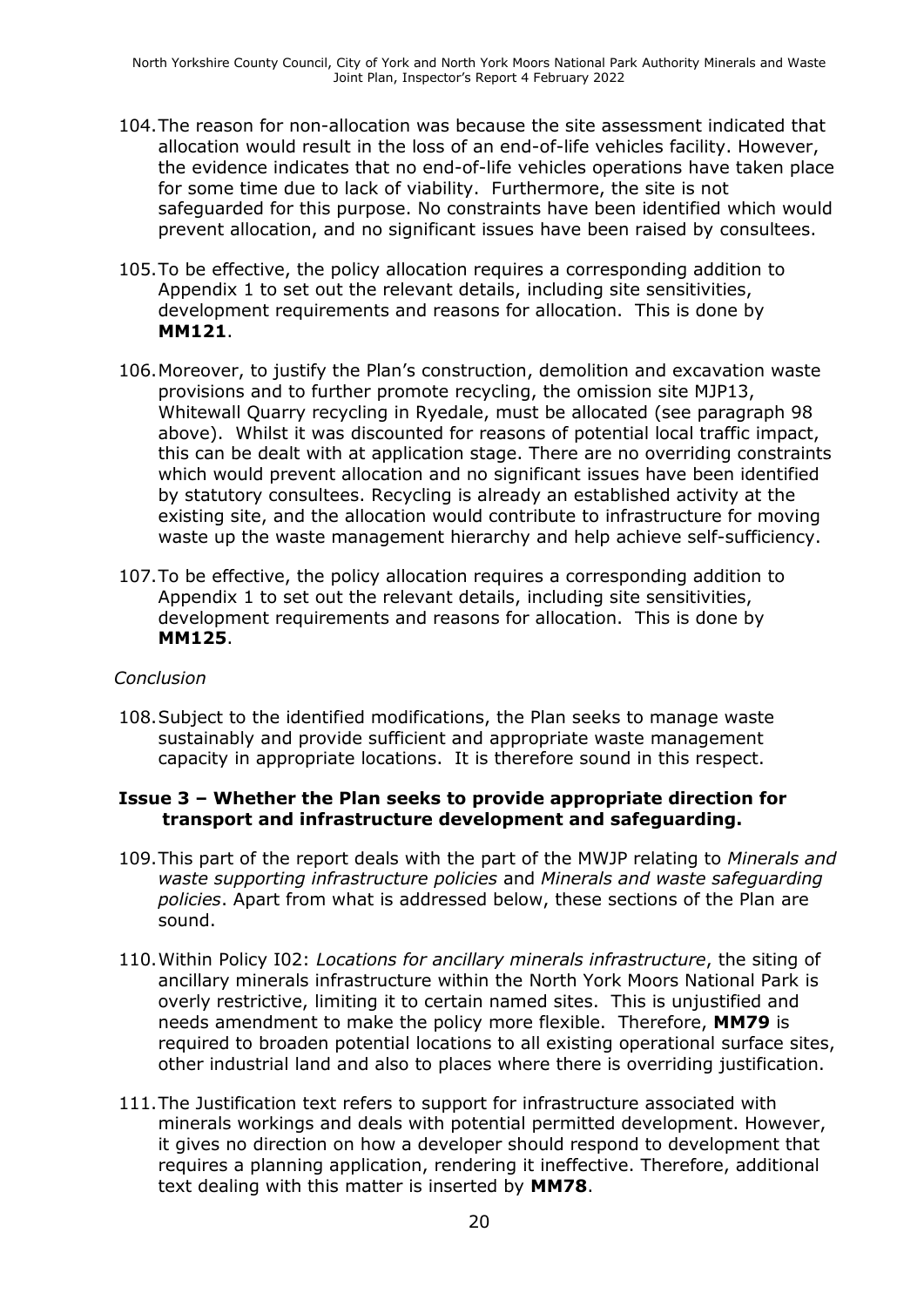North Yorkshire County Council, City of York and North York Moors National Park Authority Minerals and Waste Joint Plan, Inspector's Report 4 February 2022

- 112.Policy S01: *Safeguarding mineral resources* and Policy S02: *Developments proposed within Minerals Safeguarding Areas* cover both surface minerals and deep minerals resources (potash and polyhalite). However, these two aspects need separating into distinct policies for clarity and effectiveness. This is done by **MM80** and **MM81**, which delete the deep minerals provisions from Policies S01 and S02, and **MM83**, which creates a new Policy S03: *Safeguarded Deep Minerals Resource areas*. A corresponding amendment is made to the Justification text by **MM82**.
- 113.Also, the surface provisions, to be consistent with national policy, must make clear that it is safeguarding from "non-minerals" development that is required. As this is omitted, **MM80** is needed. Furthermore, to be effective and to reflect the Minerals Safeguarding Practice Guidance of April 2019, the text must make reference to the need for a Minerals Resource Assessment, which is currently missing. **MM82** achieves this. Moreover, the list of developments exempted from the restrictions within Policy S02 needs to be better signposted to the relevant paragraph in the justification text to be effective. This is covered by **MM81**.
- 114.To be effective, Policy S03 has been more specifically drafted than the deleted texts in Policies S01 and S02 (deep minerals), as set out in **MM83**. This modification replaces vaguer text in Policy S02, and clearly sets out in Policy S03 Part 1 that Potash resources connected to Woodsmith Mine and identified on the Policies Map will be safeguarded from a list of non-minerals developments. Within that list, the reference to sensitive processes is clarified.
- 115.Flexibility is ensured by adding a paragraph permitting non-minerals development where it can be demonstrated that a significant risk of sterilisation would not occur, or where the need for the non-minerals development demonstrably outweighs the need to safeguard the mineral.
- 116.Unlike the deleted text of Policy S02, Policy S03 Part 2 clearly provides protection for potash and polyhalite from sterilization by other forms of underground mineral extraction, including underground gas resources. Furthermore, it contains a more flexible balancing provision, not only allowing the extraction of other minerals where no harm to the potash/polyhalite can be demonstrated, but also where the benefits of the other mineral demonstrably outweigh the need to safeguard.
- 117.In the interests of effectiveness, a Potash minerals map is inserted into the Plan by **MM85** which, amongst other things, shows the extent of the potash/polyhalite resource and the safeguarded area. With respect to the Policies Map, as the safeguarded area has been amended, the map will need consequential changes to ensure the soundness of the Plan.
- 118.**MM84** restructures and modifies the Justification text to the safeguarding policies to reflect the policy changes and amendment to the potash/polyhalite safeguarded area on the Policies Map. Additional detail has also been inserted to provide background, guidance and flexibility to justify the policies. This includes a section on the potential conflict with hydrocarbon extraction and how the minerals authorities will interact with other regulators (Environment Agency, Health and Safety Executive, Oil and Gas Authority and Mines Inspector) to resolve sub-surface issues. Moreover, as only part of the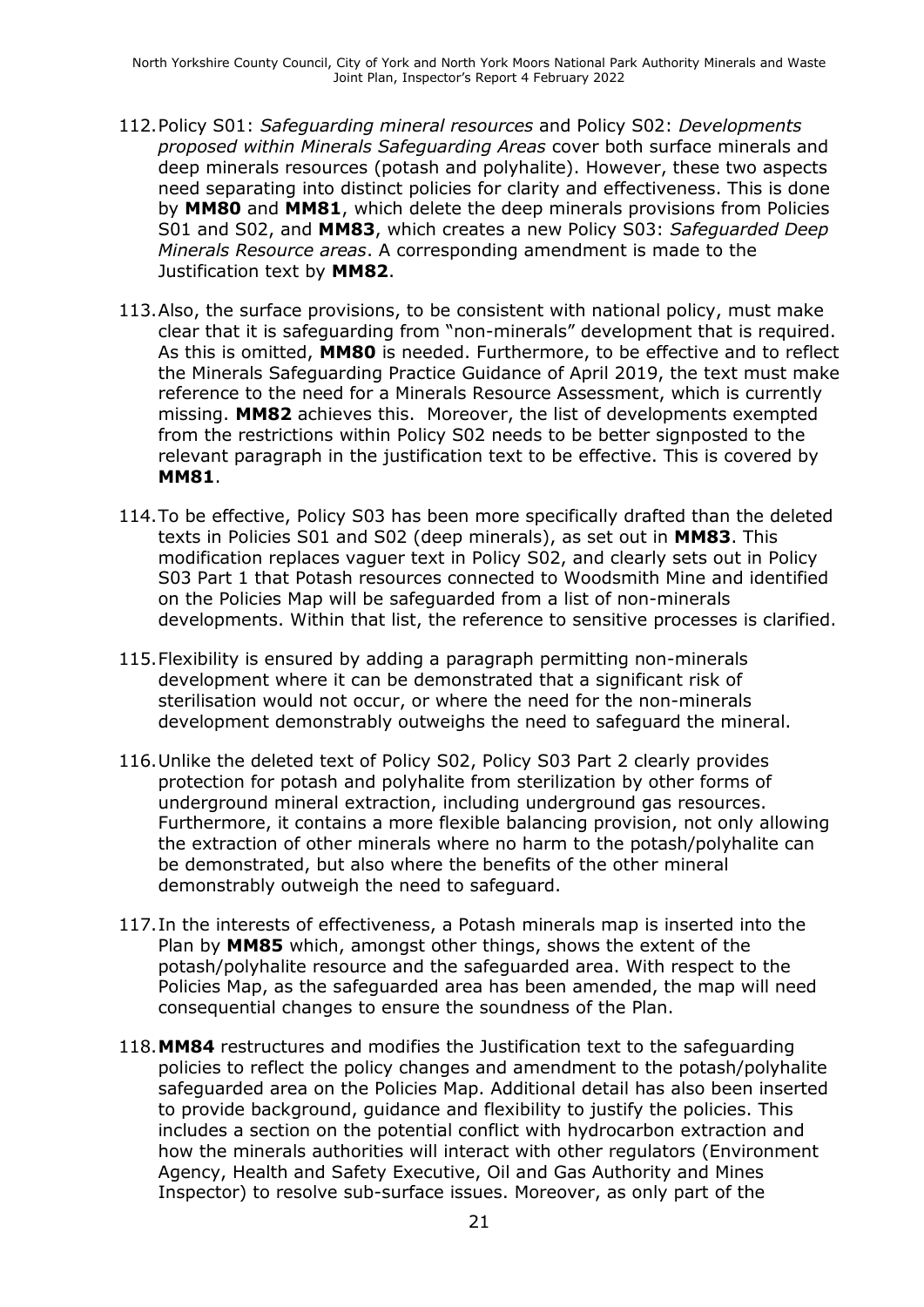potash/polyhalite is safeguarded (mainly for economic and viability reasons), the modification introduces a commitment to keep the safeguarded area under review to ensure adequate resources for the Woodsmith Mine.

- 119.Renumbered Policy S04: *Waste management facility safeguarding* (formerly Policy S03) seeks to protect the waste management sites identified on the Policies Map and shown in Appendix 2 of the Plan. However, the policy makes no reference to Appendix 2 and this is ineffective. Moreover, as the aim of the policy is to prevent proposed development from having a restricting impact on the use of the site as a waste facility (subject to exceptions), to be effective it should clearly say so. This necessitates the replacement of the ambiguous reference to "frustrate" with "unduly restrict". Also, to justify the policy and make it more flexible, an additional criterion must be added to the excepted circumstances, namely, where the waste site is not viable or capable of being made viable. Moreover, whilst reference is made to exempted development in an exemption list, that list is not properly signposted, rendering the policy ineffective. Amendments to rectify these matters within the Policy are made by **MM86**, and corresponding flexibility is added to the Justification text by **MM87**.
- 120.Furthermore, flexibility is needed to justify the policy so that proposed encroaching development is not prevented where suitable mitigation is provided or where there are other overriding benefits. As this is not clearly set out, **MM88** is required to the Justification text to provide appropriate guidance.
- 121.Renumbered Policy S05: *Transport infrastructure safeguarding* (formerly S04) seeks to protect the railheads, rail links and wharves identified on the Policies Map and shown in Appendix 2 of the Plan. However, the policy makes no reference to Appendix 2 and this is ineffective. Moreover, as the aim of the policy is to prevent proposed development from having a restricting impact on the use of the infrastructure for minerals and waste transport purposes (subject to exceptions), to be effective it should clearly say so. This necessitates the replacement of the ambiguous reference to "frustrate" with "unduly restrict". Also, to justify the policy and make it more flexible, an additional criterion must be added to the excepted circumstances, namely, where the infrastructure is not viable or capable of being made viable. Moreover, whilst reference is made to exempted development in an exemption list, that list is not properly signposted, rendering the policy ineffective. Amendments to rectify these matters within the Policy are made by **MM89**, and corresponding flexibility is added to the Justification text by **MM90**.
- 122.Renumbered Policy S06: *Minerals ancillary infrastructure safeguarding*  (formerly S05) seeks to protect the minerals infrastructure identified on the Policies Map and shown in Appendix 2 of the Plan. However, the policy makes no reference to Appendix 2 and this is ineffective. Moreover, as the aim of the policy is to prevent proposed development from having a restricting impact on the use of the infrastructure for minerals purposes (subject to exceptions), to be effective it should clearly say so. This necessitates the replacement of the ambiguous reference to "frustrate" with "unduly restrict". Also, to justify the policy and make it more flexible, an additional criterion must be added to the excepted circumstances, namely, where the minerals site is not viable or capable of being made viable. Moreover, whilst reference is made to exempted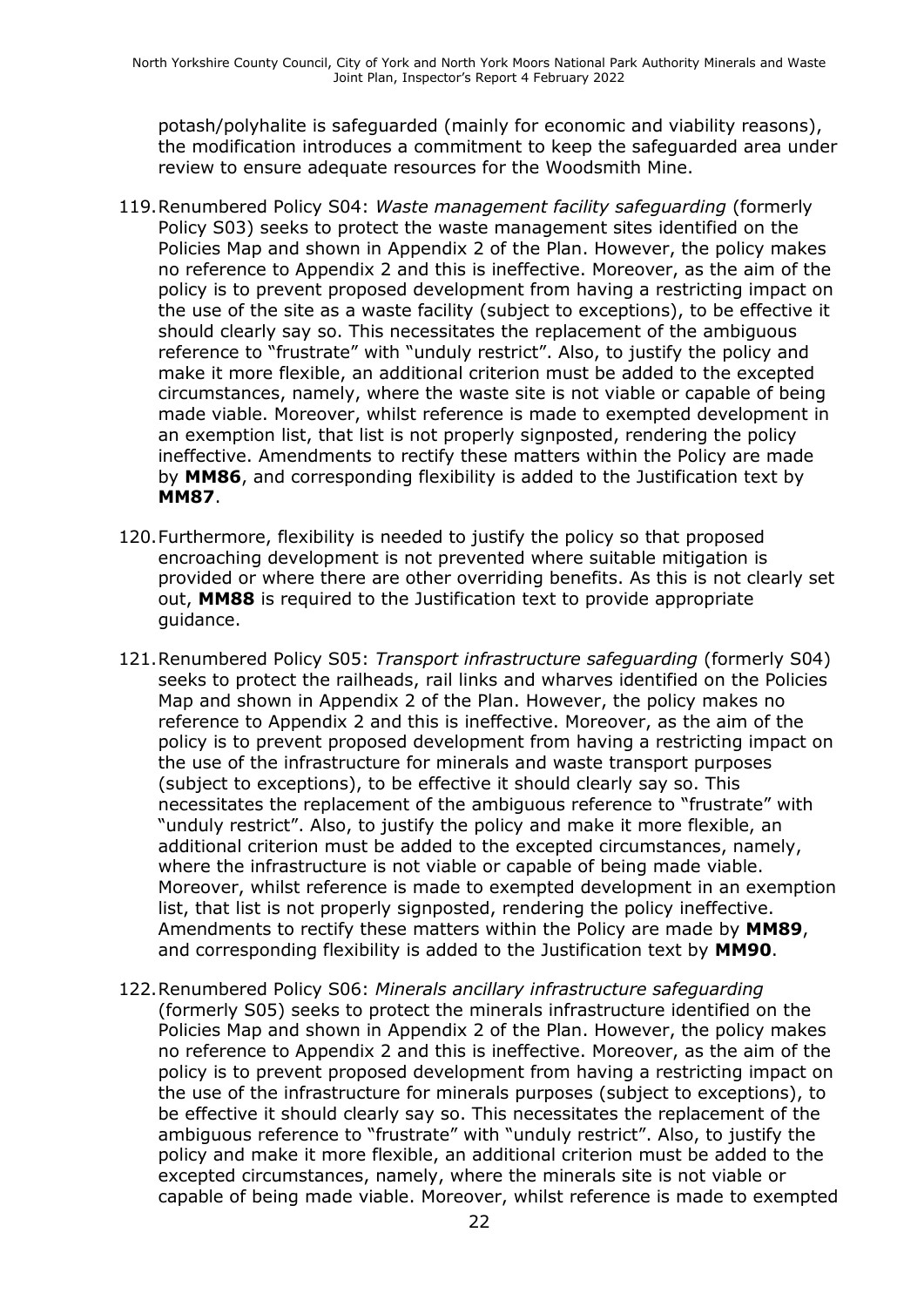development in an exemption list, that list is not properly signposted, rendering the policy ineffective. Amendments to rectify these matters within the Policy are made by **MM91**, and corresponding flexibility is added to the Justification text by **MM92**.

#### *Conclusion*

123.Subject to the identified modifications, the Plan seeks to provide appropriate direction for transport and infrastructure development and safeguarding. It is therefore sound in this respect.

#### **Issue 4 – Whether the development management policies strike a sound balance between seeking to provide appropriate development and protecting the environment and sensitive receptors.**

- 124.This part of the report deals with the part of the MWJP relating to *Development management policies*. Apart from what is addressed below, this section of the Plan is sound.
- 125.Policy D02: *Local amenity and cumulative impacts* does not explicitly provide protection for local communities and residents, making it ineffective. Therefore, **MM93** is required to address this. Also, to be effective, an addition is needed to the Justification text to explain how the MWPAs interact with other agencies such as the Environment Agency and to explain the requirement for environmental statements. This is achieved by **MM94**.
- 126.Policy D04: *Development affecting the North York Moors National Park and the AONBs* is overly restrictive and unjustified. Also, to be effective, clarity is needed to show that viability relates to cost and scope, and other wording needs amendment to properly reflect the intention behind the policy and to correct an error. Consequently, **MM95** is necessary to provide this flexibility and clarity.
- 127.Furthermore, for reasons of effectiveness, the Justification text requires amendment to indicate that the national importance of a mineral is a factor to consider in a needs assessment. Again, to be effective, additional text is required to explain how cumulative impacts and effects on the reasons for designation, such as remoteness and tranquillity, will be dealt with. All this is addressed by **MM96**.
- 128.Policy D05: *Minerals and waste development in the Green Belt* does not reflect national policy. Consequently, restructuring and rewording is required for consistency with national policy. This is achieved by **MM97**. A corresponding change is also required to the Justification text as dealt with in **MM98**.
- 129.Policy D07: *Biodiversity and geodiversity* does not fully reflect national policy in that it does not completely distinguish the hierarchy of international, national and locally designated sites to ensure that protection is commensurate with status. Moreover, it does not set out what type of site is locally important, resulting in ineffectiveness. Neither does it require development to enhance biodiversity or provide compensatory measures as required by national policy. The level of protection, the types of habitats covered, and other sundry directions, including on compensatory gains outside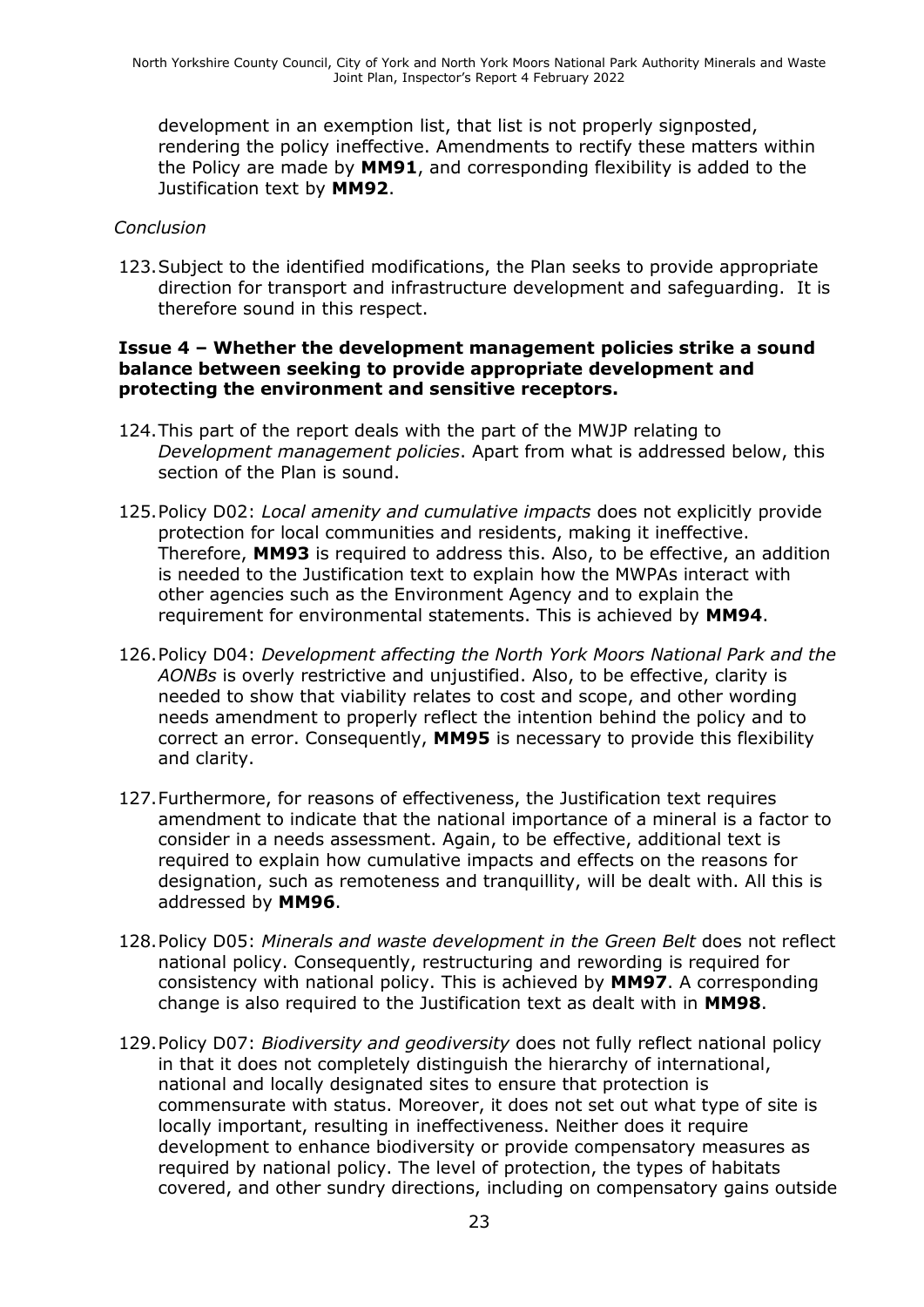the Plan area, are also required in the interests of effectiveness. To be justified, the Policy must also address cumulative effects, which it fails to do. Consequently, all these matters need addressing and this is done by **MM99**.

- 130.Furthermore, the Justification text requires more direction on cross boundary offsetting measures to be effective. This is done by **MM100**.
- 131.With respect to design, the preamble to Policy D11: *Sustainable design, construction and operation of development* refers to BREEAM and the Code for Sustainable Homes standards. This is inconsistent with national policy and therefore **MM101** is needed to remove this reference and replace it with text relating to the Building Regulations.
- 132.Policy D11 requires a climate change assessment for certain minerals and waste development. However, it does not specifically include hydrocarbon development and this is unjustified. Also, to be justified, it needs to be more flexible. Both these matters are addressed by **MM102**.
- 133.Policy D12: *Protection of agricultural land and soils* is too restrictive by disallowing development that causes any disturbance or damage to high environmental value soils. Therefore, it is unjustified. Consequently, **MM103** is needed to specify more precisely the types of soil and peat that are covered and to clarify that it is irreversible damage that is not permitted.
- 134.The Development Management chapter does not include a policy on air quality. This is unjustified, as some minerals and waste development could adversely impact on air quality and this needs to be properly controlled. Consequently, a new policy is required, Policy D14: *Air Quality*, which introduces protective measures. Corresponding Justification text is also needed to set out the reasons for the policy and how it will be implemented. These additions are achieved by **MM104**.
- 135.The chapter has a section on planning obligations and performance agreements, some of the provisions of which read as policy. However, there is no actual policy and this is unjustified. Consequently, a new policy is needed, Policy D15: *Planning Obligations*, which sets out when developer contributions will be sought and how the level of contributions will be determined. A corresponding preamble to the policy is also required to provide context. These matters are dealt with by **MM105**.

#### *Conclusion*

136.Subject to the identified modifications, the development management policies strike a sound balance between seeking to provide appropriate development and protecting the environment and sensitive receptors. The plan is therefore sound in this regard.

#### **Issue 5 – Whether there are any other matters that make the Plan unsound.**

137.Whilst the monitoring and review provisions are generally sound, there are certain additions and amendments that are required as follows.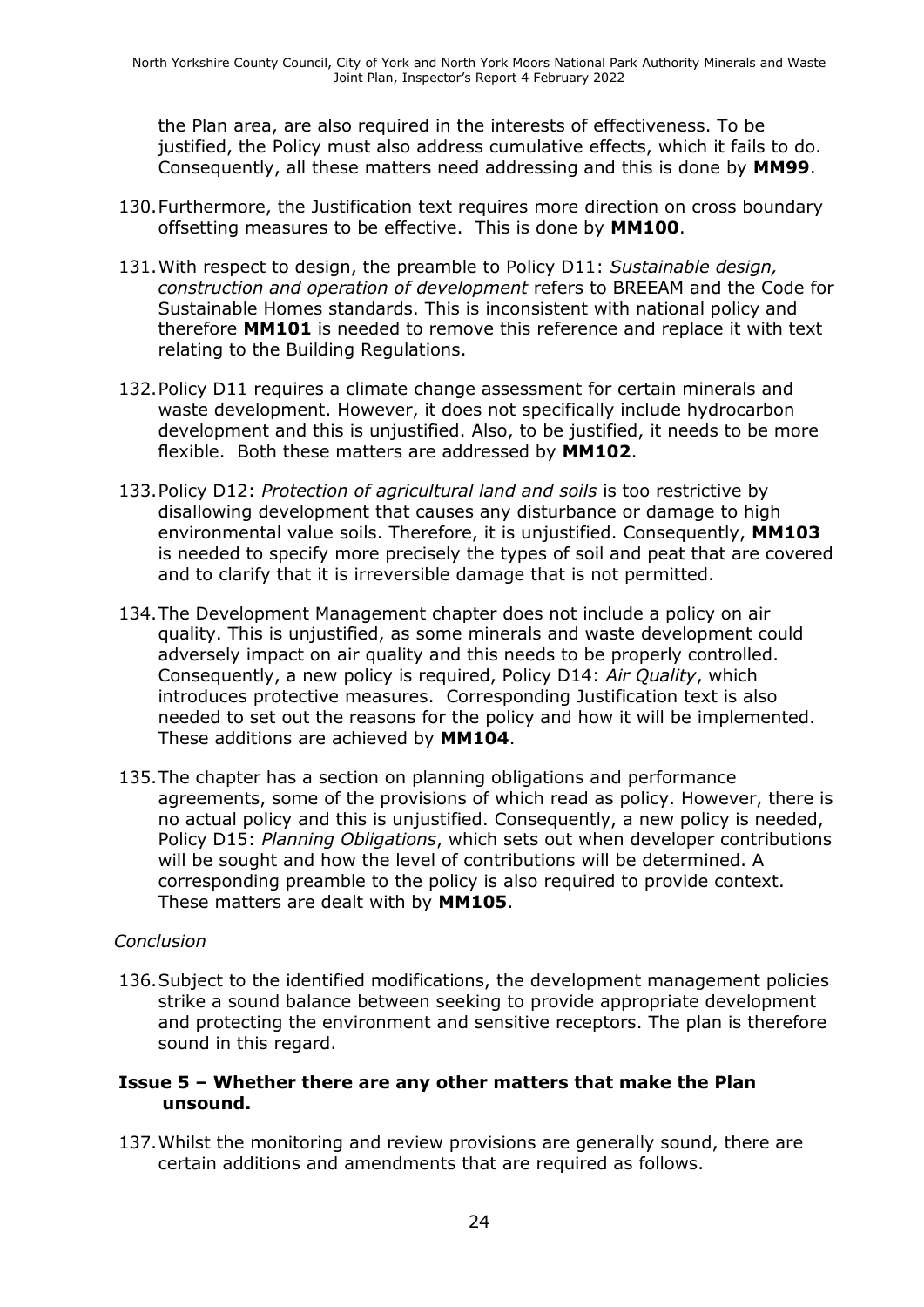- 138.As a consequence of the new Plan policies referenced above, to be effective, corresponding monitoring provisions need inserting into Appendix 3. This is done by **MM153** for Policy S03, **MM154** for Policy D14, and **MM155** for Policy D15.
- 139.Also, the review provisions need amending to accord with recent legislation, which requires five yearly reviews (Reg 10A of The Town and County Planning (Local Planning)(England) Regulations 2012). **MM02** deals with this.
- 140.Moreover, to be effective, the shale gas trigger for review needs to expand on the uncertainty of impacts, leading to a precautionary approach being taken. Similarly, in the list of matters which may trigger a review, impacts from greenhouse gas emissions and on climate change should be included, as well as significant challenges to the capacity and capability of waste water treatment facilities. This is all achieved by **MM03**.
- 141.Finally, for effectiveness, the *Waste Key Diagram* needs to correct an omission by adding a safeguarded waste site which was erroneously missed out. **MM01** does this.
- 142.Subject to these modifications, there are no other matters that make the Plan unsound.

### **Assessment of Legal Compliance**

- 143.My examination of the legal compliance of the Plan is summarised below**.**
- 144.The MWJP has been prepared in accordance with the MWPAs' Local Development Schemes.
- 145.Consultation on the MWJP and the MMs was carried out in compliance with the MWPAs' Statements of Community Involvement.
- 146.Sustainability Appraisal of the MWJP, the Addendum of Proposed Changes to the Publication Draft, and the MMs has been carried out and is adequate.
- 147.The Habitats Regulations Assessment Screening Report of October 2016 and Addendum to the Habitats Regulations Assessment of November 2017 set out why an Appropriate Assessment [AA] was not necessary. A post hearing Updated Habitat Regulations Assessment was undertaken in November 2019, followed in November 2020 by an AA of the additional sites added to the plan allocations. A further AA was carried out in July 2021 on the Blubberhouses site. In response, additional text was inserted in **MM29** and **MM118** to make clear what tests were to be applied, and that the mitigation measures referenced in the July 2021 AA were requirements of any future development at Blubberhouses.
- 148.The MWJP includes policies designed to secure that the development and use of land in the local planning authority's area contribute to the mitigation of, and adaptation to, climate change.
- 149.The MWJP complies with all relevant legal requirements, including those in the 2004 Act (as amended) and the 2012 Regulations.